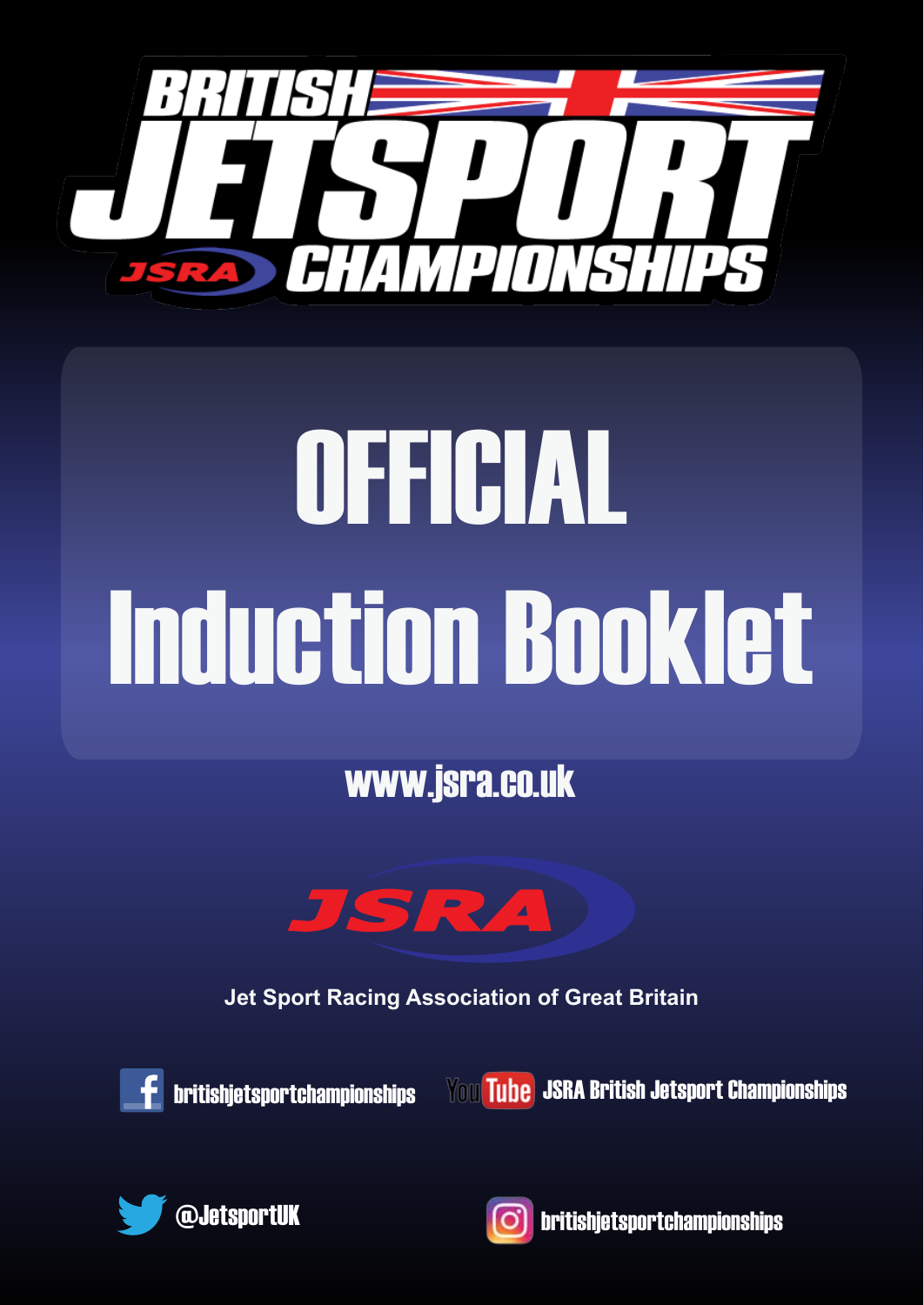# **NOTES**



# Induction Booklet Issue 8 1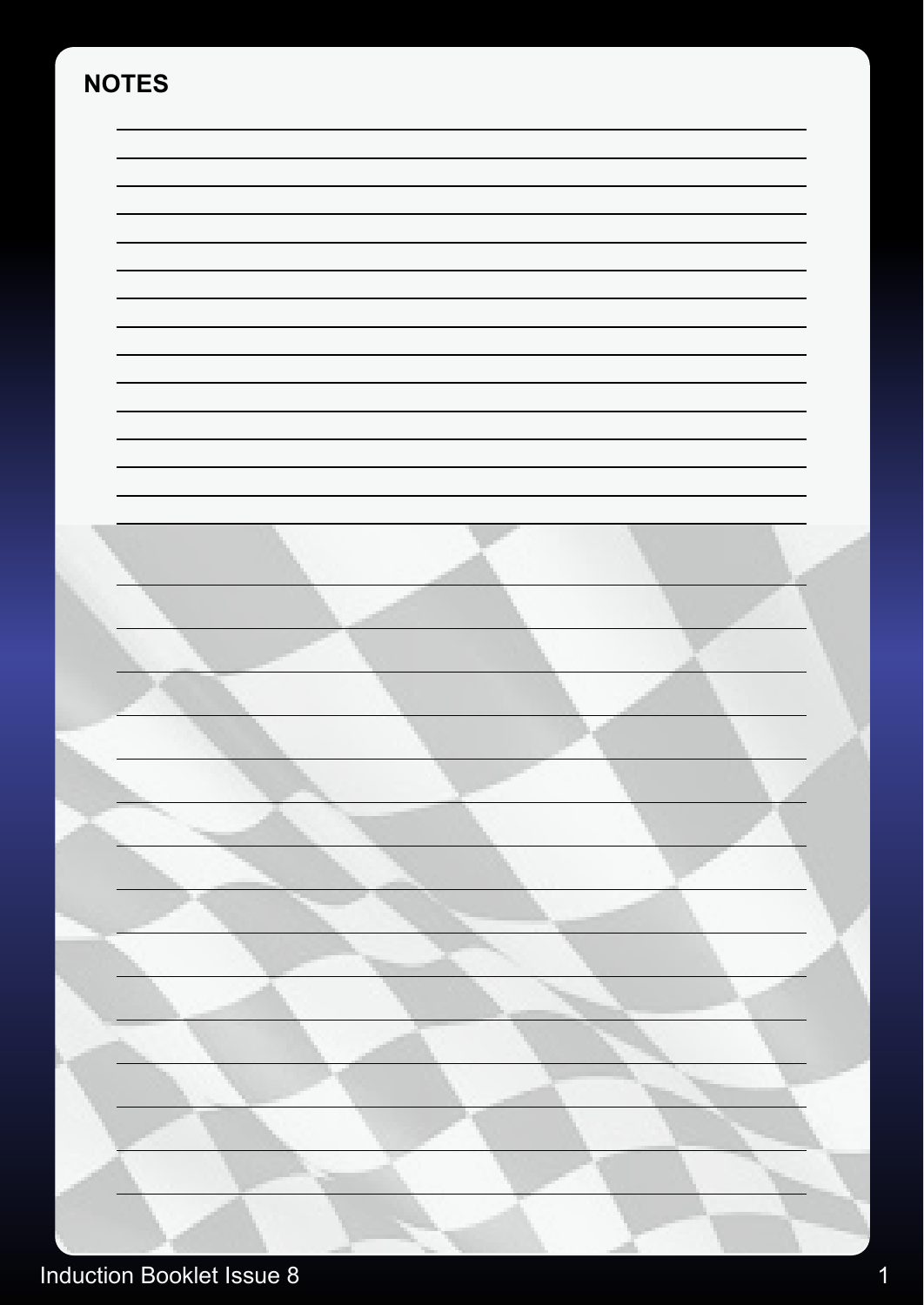# **Contents**

| Introduction                                     | 3               |
|--------------------------------------------------|-----------------|
| Key People and their Responsibilities            | 4               |
| Signing in                                       | 5               |
| Safety equipment                                 | 6               |
| <b>Ski Race Numbers</b>                          | $\overline{7}$  |
| <b>Technical inspection</b>                      | 8               |
| <b>Course Design &amp; Buoys</b>                 | 10              |
| <b>Typical Course Layout</b>                     | 11              |
| <b>Flags</b>                                     | 12 <sub>2</sub> |
| <b>General Race Etiquette</b>                    | 13              |
| Launching                                        | 15              |
| <b>Starting procedure</b>                        | 16              |
| Freestyle                                        | 18              |
| <b>Fuel and Oil</b>                              | 19              |
| Pit area                                         | 20              |
| <b>Emergency Fire Procedures</b>                 | 21              |
| House keeping                                    | 22              |
| Use of Quads                                     | 22              |
| <b>Public</b>                                    | 23              |
| <b>Trespassers</b>                               | 23              |
| <b>First Aid</b>                                 | 24              |
| Leptospirosis (Weils Disease)                    | 25              |
| What do you do if you get a problem when racing? | 26              |
| Communication                                    | 27              |
| Feedback                                         | 28              |
| <b>Environmental considerations</b>              | 28              |
| <b>Noise</b>                                     | 29              |
| <b>Alcohol and Drugs</b>                         | 29              |
| 2021 Sponsors and Acknowledgments                | 30              |
| <b>Riders of Induction Completion form</b>       | 31              |
| <b>Notes</b>                                     | 33              |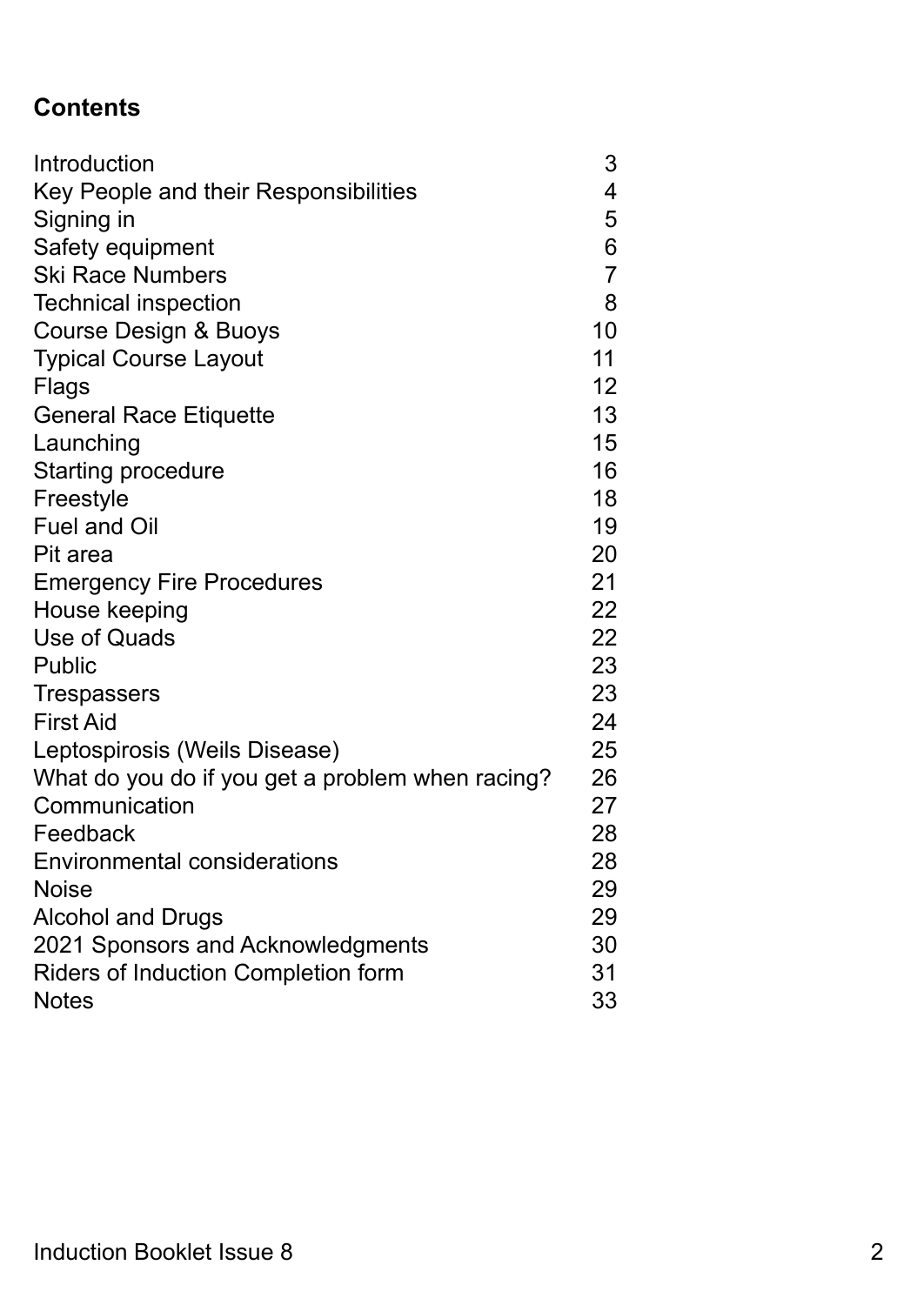# **Introduction**

This booklet has been prepared and is issued to all JSRA Watercraft Riders who wish to either race or freestyle at JSRA sanctioned events and to ensure that everyone is aware that we are committed to the Health and Safety of the riders, team members and public and to maintaining the Environment we race in.

The information it contains is in a simplified form for ease of reading and understanding and will serve as the basis of knowledge you need to know to ride at JSRA sanctioned events.

A 20 - question multi-choice test accompanies this booklet and your pass score will be recorded and signed off at the rear of this booklet on the tear-out page.

Please retain this booklet for referral.

There is more information available on the JSRA website at www.jsra.co.uk

# **Safe Riding is Everybody's Responsibility**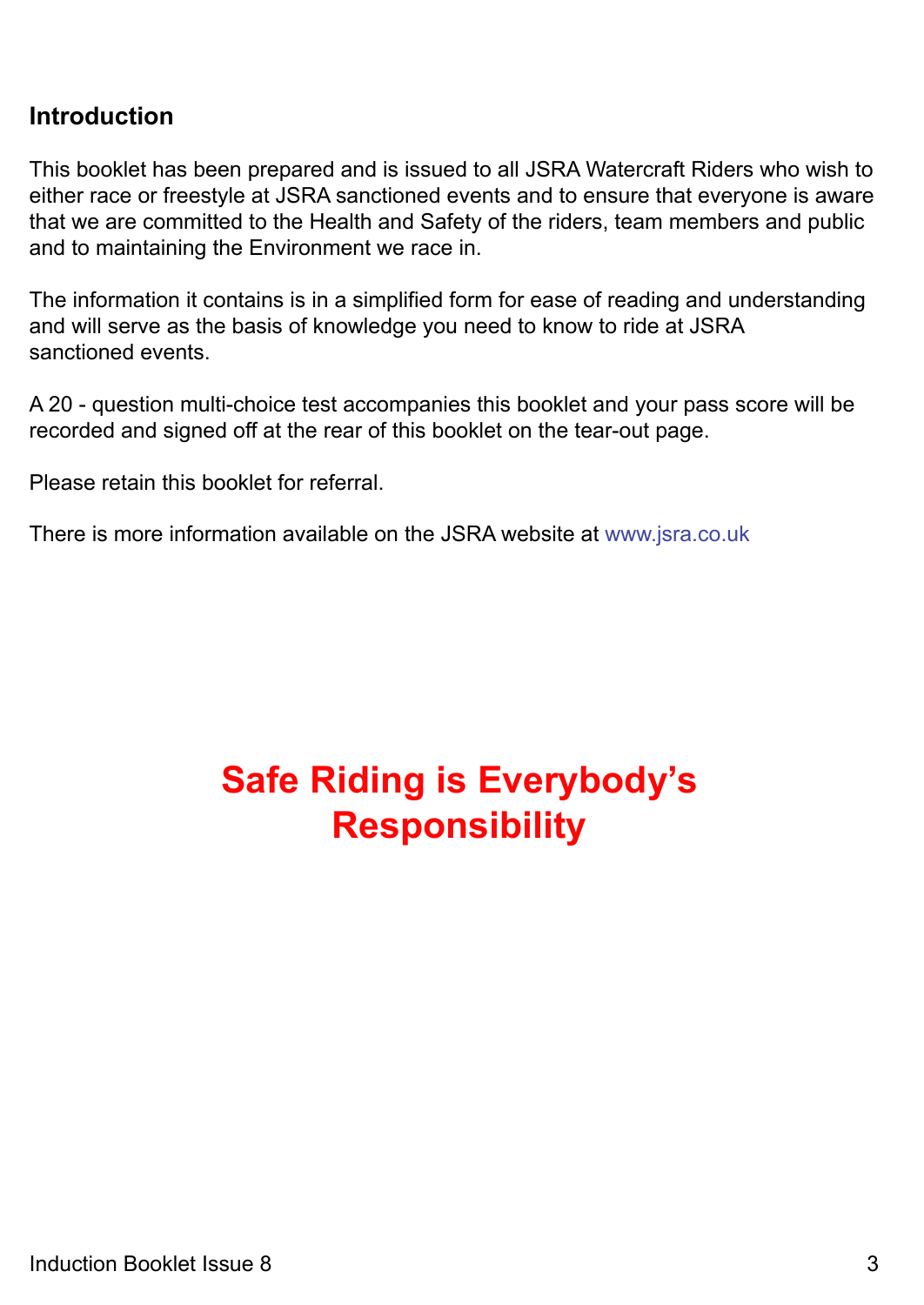# **Key People and their Responsibilities**

The Key People you will come into contact when racing / freestyling are listed below along with a brief description of their role in Jet Sport racing.

### **Race Director**

Responsible for course design, Race briefing and manages the racing throughout the day

### **Safety Officer**

Responsible for coordinating all aspects of safety on the race site and that the risk assessments have been carried out and key risks communicated via the Race Directors meeting.

### **Technical Scrutineer**

Carries out safety checks on the race skis and checks that the personal protective equipment (PPE) is approved and suitable.

### **Marshals**

Help the Race Director manage each race on the water by use of flags to advise racers. They assist fallen riders back to their skis and tow broken skis back to the launch ramp.

### **Lap Scorers**

Score the riders, watch for skiers missing buoys and whether they then take the deviation buoy.

### **First aiders / Paramedics**

Generally at the ambulance, they provide first aid and medical support on the day of the race.

### **Race Secretary**

Coordinates Pilots JSRA race licenses signing on before racing and scores.

# **Pre-Grid**

This is where you select your race position on the start line, by choosing a numbered disc/card/ball, the rider who picks the lowest numbered disc/card/ball has first choice of grid position, second lowest, next and so on.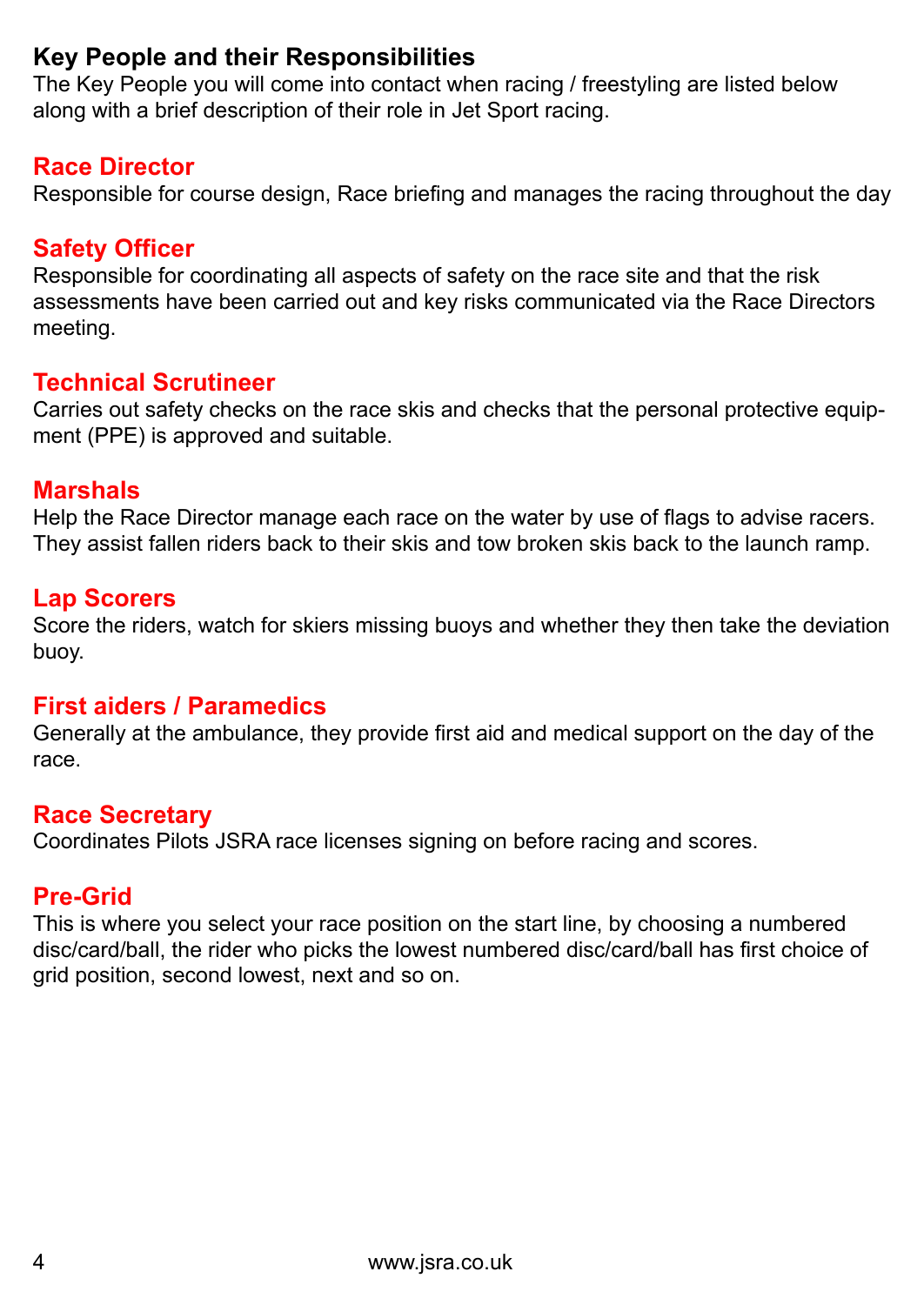# **Signing in**

All competitors must sign in prior to competing in any race within the allocated time stated on race day itinerary, this will also act as the mandatory attendance roll call at the riders meeting

For competitors under the age of 18 must get a parent /guardian to counter sign.

Note 1– It is also a requirement to sign in anyone holding for you during the competition.

Note 2– It is also a requirement to sign in anyone using a Quad bike. Quads are only to be used to launch and retrieve skis only during the competition. You must also be over the age of 16 to ride a Quad during the race weekend.

### **Documentation required to race:**

IJSBA/JSRA Licence Completed Race Entry form Entry fee

There may be additional site-specific requirements at some events.

Where applicable, these are generally communicated in advance via the website and social media.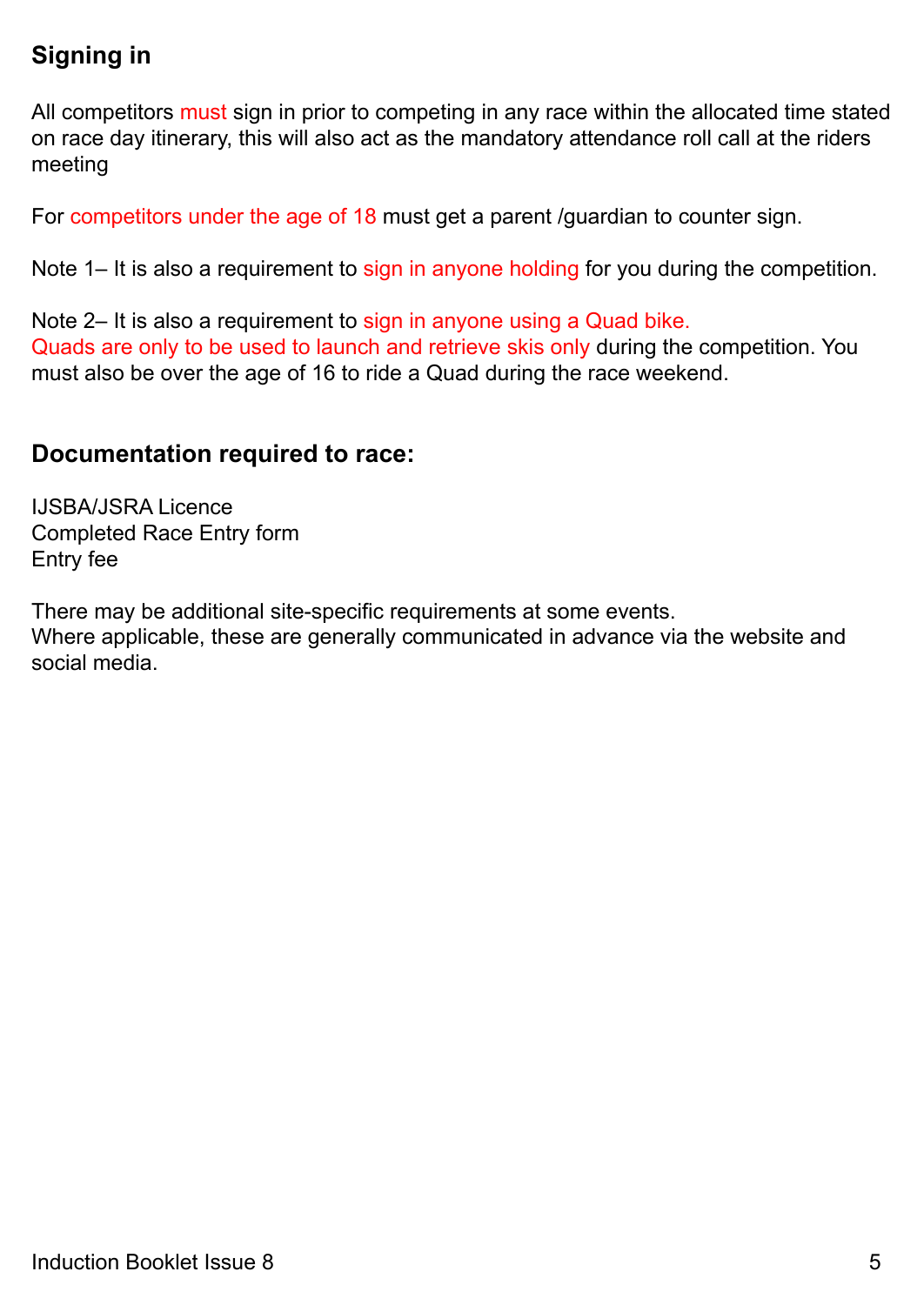# **Safety Equipment**

**All Riders must wear the following Personal Protective Equipment (PPE) whilst on the water. It is a requirement of our insurance**

### **Ski Riders:**

Wetsuit or Dry suit (No shorts) Back Protector (motorcycle style) Approved Floatation device JSRA Approved Safety Helmet that conforms to current regulations Footwear (Laces must be taped for freestyle) Goggles (Must be worn at the start line for safety reasons)

Whilst they are not compulsory, the following are highly recommended: Gloves

NOTE – For freestyle competitors, it is not mandatory to wear a back protector, shin guards or a safety helmet, but it is recommended.

### **Runabout and Sport Riders:**

Wetsuit or Dry suit (No shorts) Back Protector (motorcycle style) Approved Floatation device JSRA Approved Safety Helmet that conforms to current regulations Footwear Approved upper thigh guards and lower leg protection Goggles (Must be worn at the start line for safety reasons)

Whilst they are not compulsory, the following are highly recommended: Gloves

**Helmet**: A properly fitting, full coverage helmet with double D-ring fastener, chin and mouth protection (motocross type) that meets current British standards (ACU Gold) must be worn at all times while on the water. Helmets with bolt on chin guards are not allowed. Helmets must be at least 50% bright colours and less than 3years old ( from proof of purchase). It is not permitted to fix any camera's to helmets, these must be fixed to the race craft.

**Fire Extinguisher**: Due to the use of fuel on the race site all riders need to produce a fire extinguisher at technical inspection whilst having safety equipment and ski inspected, without this no tech sign off can be issued. The extinguisher must be a 4kg blue labelled dry powder extinguisher and be clearly marked with the race number of the ski it accompanies. The extinguisher will need to be in sound condition and readily available in the riders pit area.

Spot checks will also take place throughout the weekend. so please come prepared!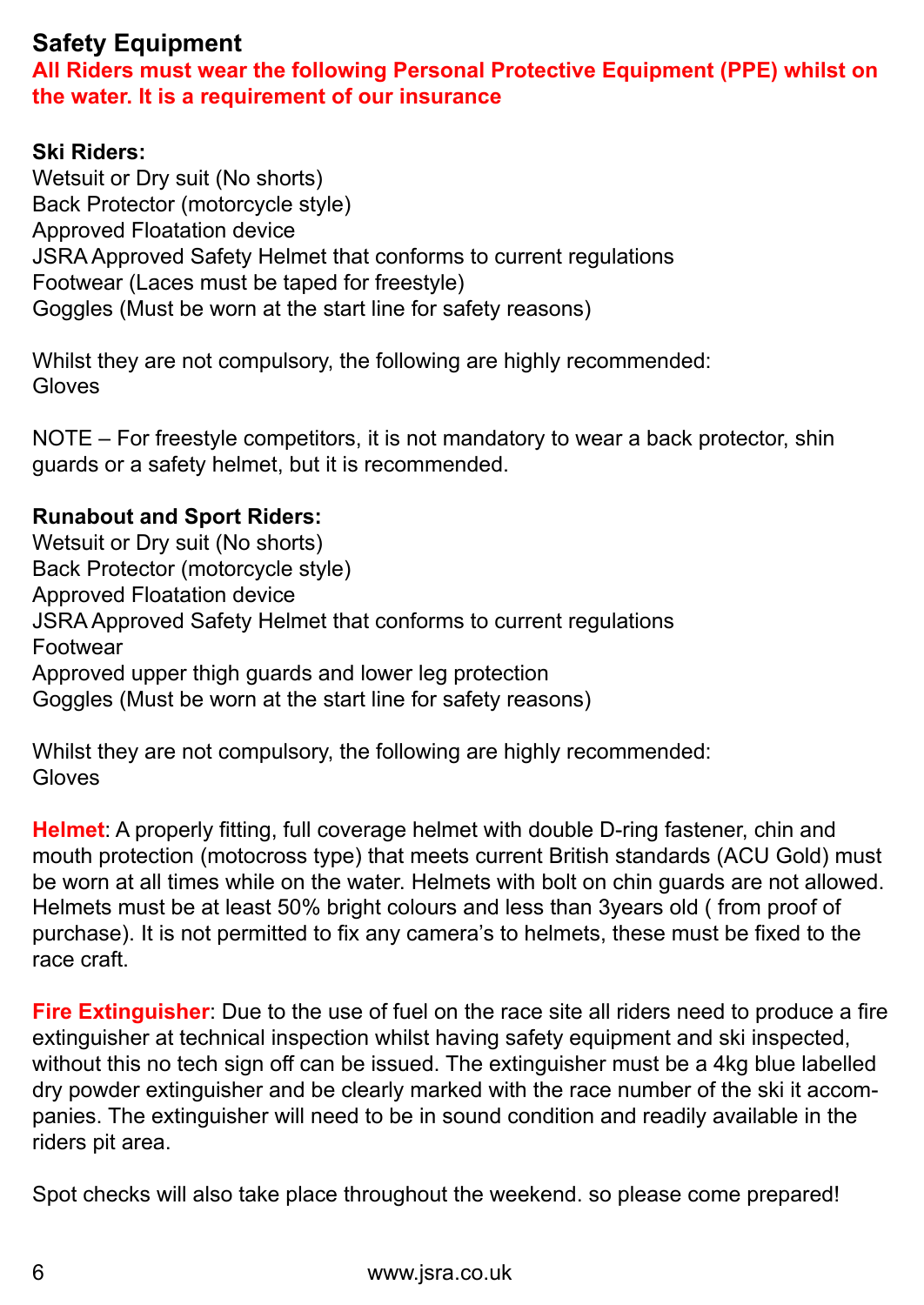# **Ski Race Numbers**

Race numbers need to be requested and approved before use, email the Race Secretary to check availability, info@jsra.co.uk. Make sure your race numbers are the correct size and visible. They must be Black and a minimum of 7 inches high with enough clear space around to see your class colour

clearly behind, the corresponding class colours are:

Junior Bright Green Background / Black Number

Novice Bright Yellow Background / Black Number

Expert White Background / Black Number

Some Examples for reference.

# **RACE NUMBER GUIDELINES**



180mm minimum height of race number (not background) Block legible styles (no script)

Induction Booklet Issue 8 7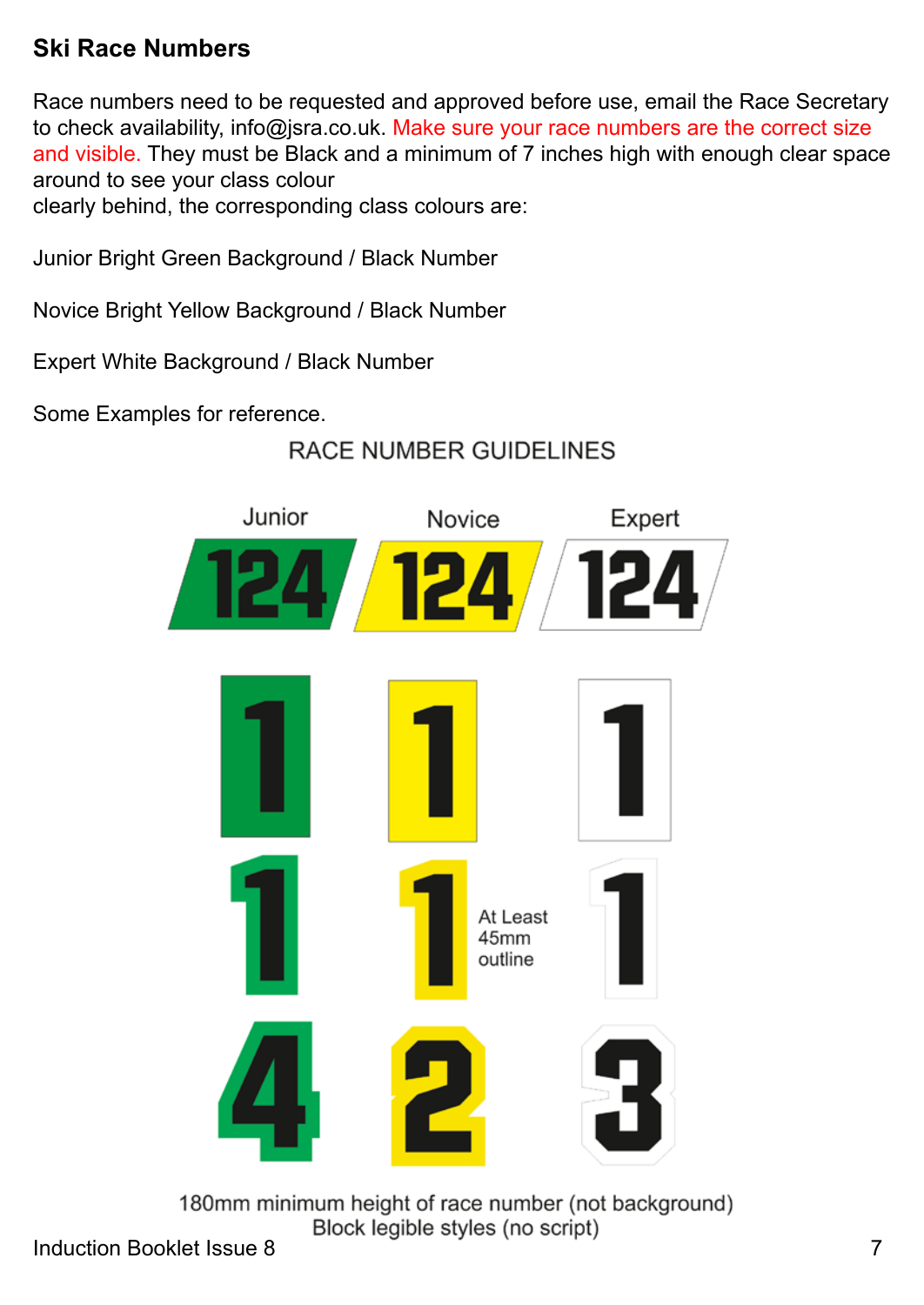# **Technical inspection**

Technical inspection is carried out at two stages:

### **Mandatory pre-race inspection**

All riders must have their craft inspected prior to riding on the water (practice, racing & freestyle).

This is mandatory for all riders. It is the responsibility of the rider to submit his/her watercraft to the Technical Scrutineer for safety inspection within the designated time on the programme. Inspections will take place on site in the designated pit area. Pre-race inspections are a Safety Check and do not certify that the watercraft is qualified or constituted as legal for class participation. (You must be familiar with the IJSBA rulebook and any JSRA amendments - contact the JSRA office if in doubt).

The Technical Scrutineer may prohibit any personal watercraft from competing that does not meet JSRA technical Safety requirements. To keep the tech inspection lines moving smoothly, please prepare in advance and bring your safety equipment plus Fire Extinguisher for inspection.

Be sure your watercraft complies with all of the pre-race inspection criteria as described in the Current IJSBA Rule Book.

The most common items that prevent a watercraft from passing inspection are:

Handlebar grips not secure.

Proper-sized numbers and backgrounds not displayed on both sides of the watercraft.

JSRA decals not displayed.

Lanyard stop switch not working properly.

Sharp edges on ski

Flexible tow loop on bow eye not installed.

Battery loose, not connected or charged.

No breather pipe fitted to fuel tank

Air filters not installed and fuel lines not secured with tie wraps.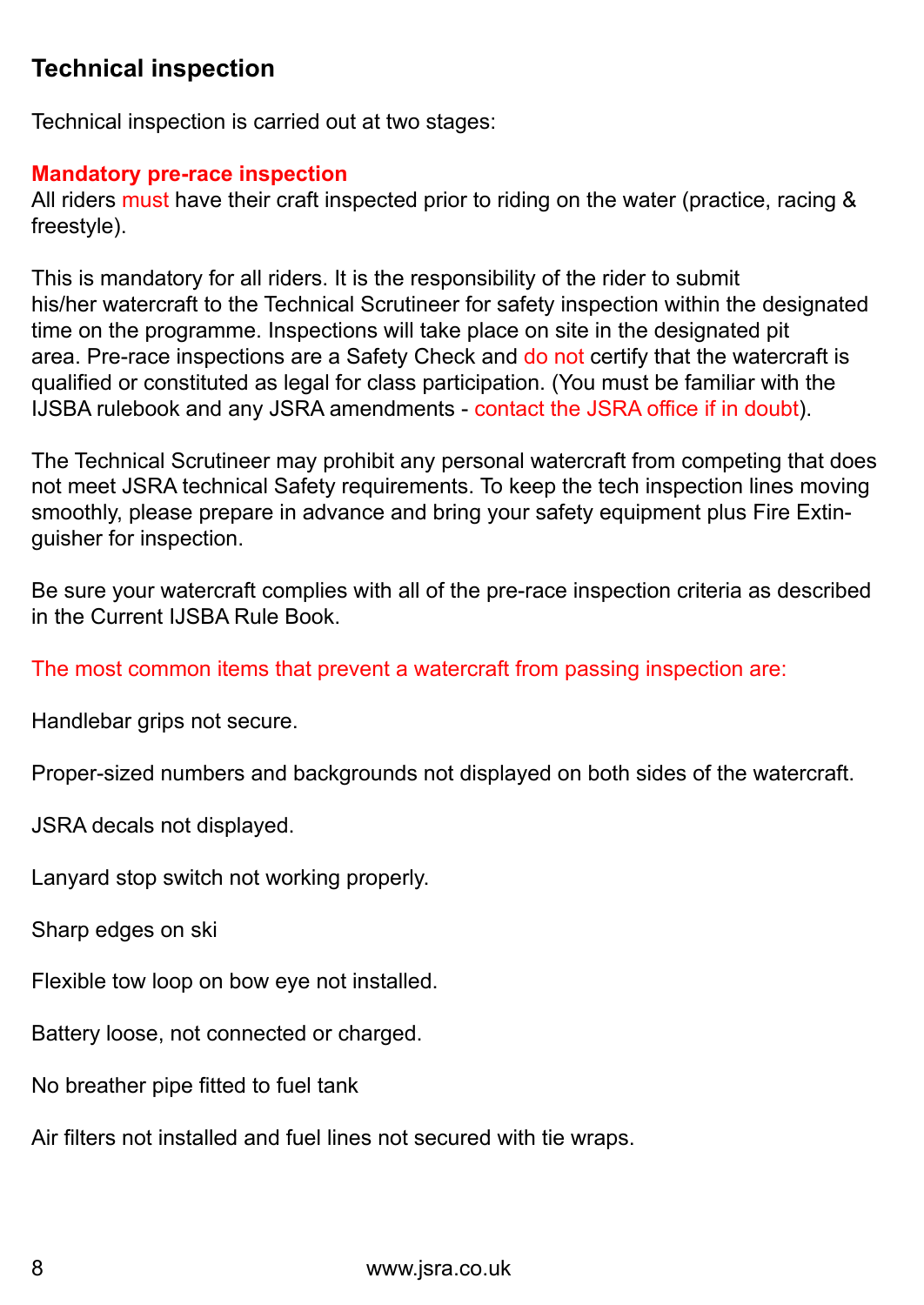# **Technical inspection (Continued)**

Intake grates extending more than 12mm below the bottom of the hull.

Sponsons too deep or too sharp. (Any sharp edges i.e. bond rails will fail)

Throttle cable housing not secured to an aftermarket throttle lever.

In addition, a PPE check will include: Back Protector Approved Floatation device Approved Safety Helmet with 'D-link' Helmet 'fit' & 'correctly fastened' check Fire Extinguisher Approved upper thigh guards and lower leg protection for Sport/Spark and Runabout riders.

### **Mandatory Post race inspection:**

The post race inspection is to ensure the ski is legal.

All riders must report to tech immediately after their race where the Technical Scrutineer will check your ski. This check will entail a visual look around the engine and pump area. Riders will be informed at the Riders briefing where this point will be.

He may then ask you to take your ski to the 'park ferme' area where your ski will sit for 30 minutes. During this time any rider may protest the legality of your ski.

This challenge must be issued to the Race Director or Technical director within the 30-minute time slot. The protester must be specific to what part they want checking, and why, and then must put up a security bond.

The accused rider must then strip his ski and show the 'accused' part to the Technical Scrutineer. If the accusation is correct, then the rider will be disqualified and the bond returned to the accuser. If the accusation is incorrect, then the accused rider retains his position and also keeps the bond from the accusing rider.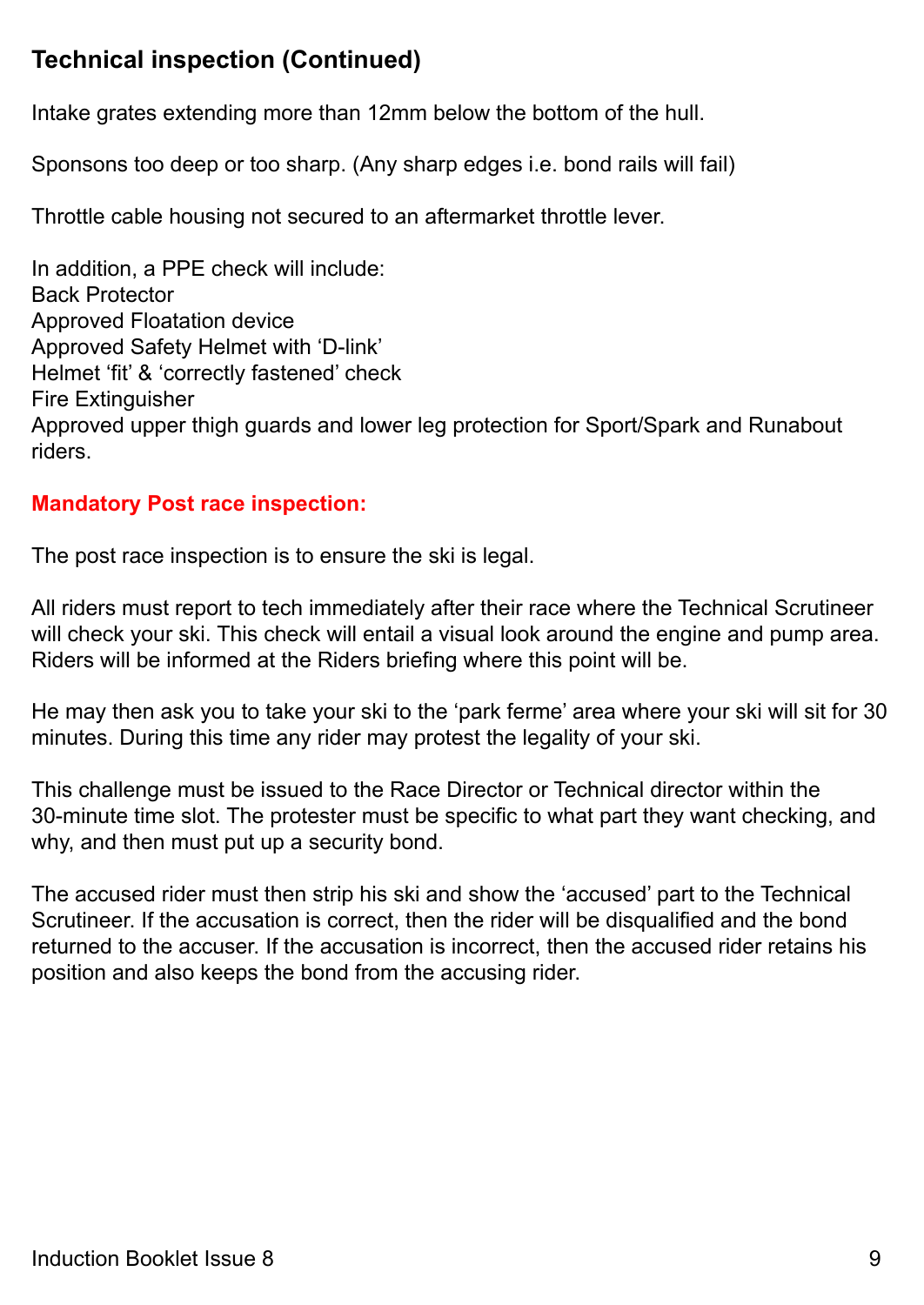# **Course Design & Buoys**

Course layout needs to be challenging to the riders, but safety must be the overriding factor in any course layout. The layout of the course consists of various coloured buoys, each coloured for a specific reason. Whilst some alternative colours may be used at times, the following is a guide of best practise.

### **The Key Buoys are:**



**Hole Shot buoys** - **Black** buoy is the inside hole shot (start) and a **White** Buoy marks the outside hole shot.



**Mastercard / Splitter Buoy** – These are two Buoys together, generally one yellow and one Red, placed before the splitter course and mark where the course separates into the two alternative splitter routes.



**Splitter Buoys** – **Blue** buoys mark the inside splitter course and **Green** buoys mark the outside splitter course.



**Separation Buoys** – These are generally **Orange** or **Pink** coloured buoys used to separate skiers as they emerge from the splitter courses and come together to re- join the main course. These are safety buoys and skiers must pass on the correct side of the buoys before rejoining the main course. This will be dependant on which splitter course they selected. The Separation Buoys may be substituted for inflatable sausages. NOTE - if you get this wrong, you cannot take the deviation buoy to correct your mistake!



**Yellow Buoys** – used to define Right Turns.

**Red Buoys** – used to define Left Turns.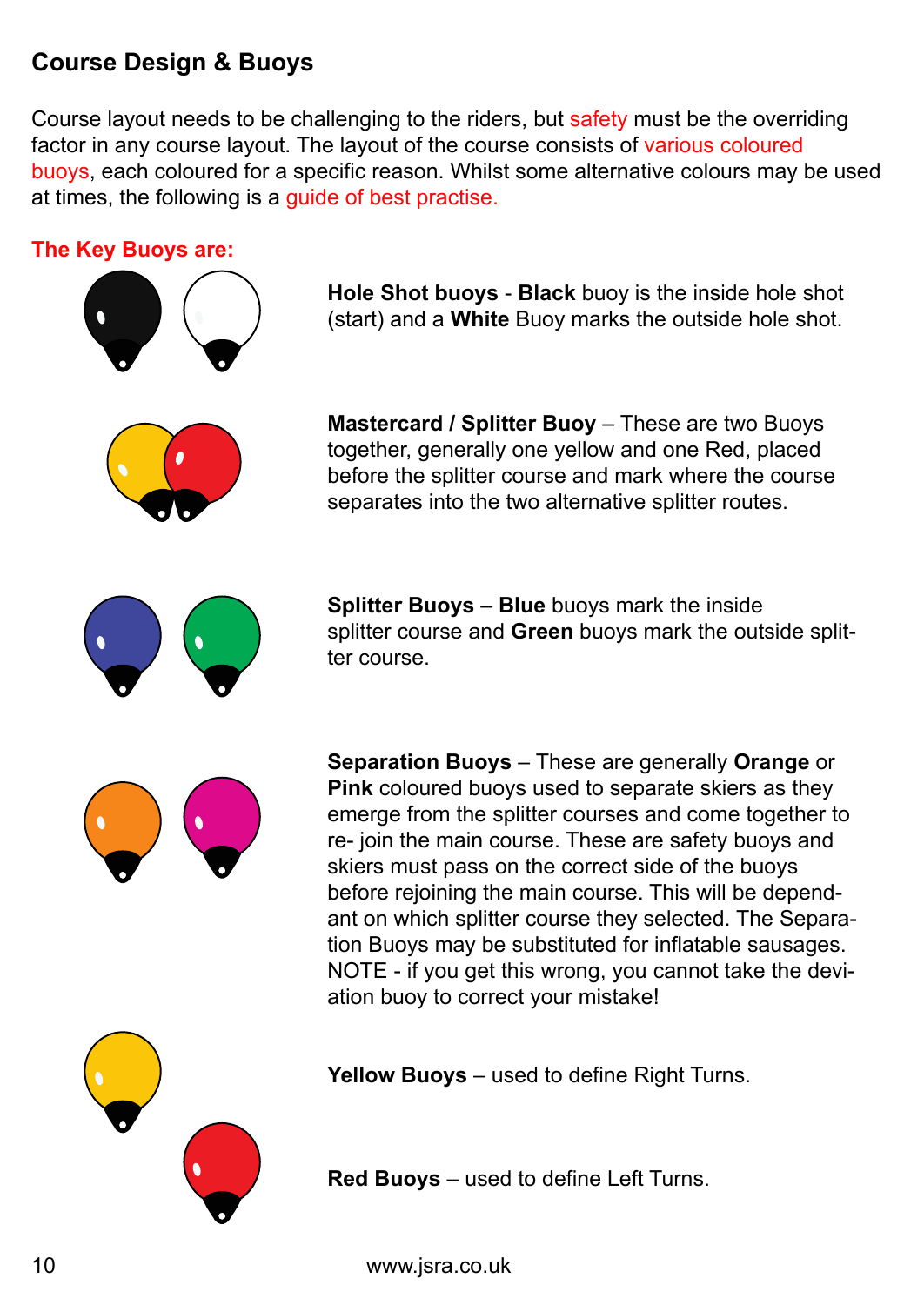

**Chequered Buoys** – These define the Finish Line and riders Must Pass between the two chequered buoys on every Lap. NOTE - if you get this wrong, you cannot take the deviation buoy to correct your

**Deviation Buoy** – These are generally twin buoys usually placed a few buoys before the finish line, or as an additional (last) buoy on each of the splitter courses. They are usually black or blue in colour and must be taken when a buoy has been missed (on the same lap or you will be docked a lap) No rider must attempt to re-take a missed buoy as this may cause a head-on collision with other approaching riders. **NOTE** - If 2 buoys are missed on the same lap, only one can be corrected by taking the deviation buoy.

**Equiliser Buoy**- These are generally twin buoys and are yellow in colour. They are placed on the course where it extends a turn as a longer obstacle. This is taken in all runabout classes and some ski classes when there is no log jump taken. Each rider must do this buoy once in the race, if not rider will be docked a lap. If a race gets stopped over half way and no equilzer has been taken you can also be docked a lap.

**Log Jump** – this is a standard feature of the race course for Stand-up ski riders only (not juniors or ladies class if applicable) Generally consisting of a string of car/quad tyres fixed to a scaffolding pole, and sited in the water as part of the course, this acts as an additional obstacle where the rider has to jump over the log jump with the riders ski.

**Race Warm-up areas** – Will be defined by the Race Director and communicated at the riders' safety briefing.

**Freestyle Practise** – Will be defined by the Race Director and communicated at the riders' safety briefing.

# **Typical Course Layout**

Course layout needs to be challenging to the riders, but safety must be the overriding factor in any course layout.

If you have any concerns relating to the course design, please refer these to the Race Director or Safety Officer.

Induction Booklet Issue 8 11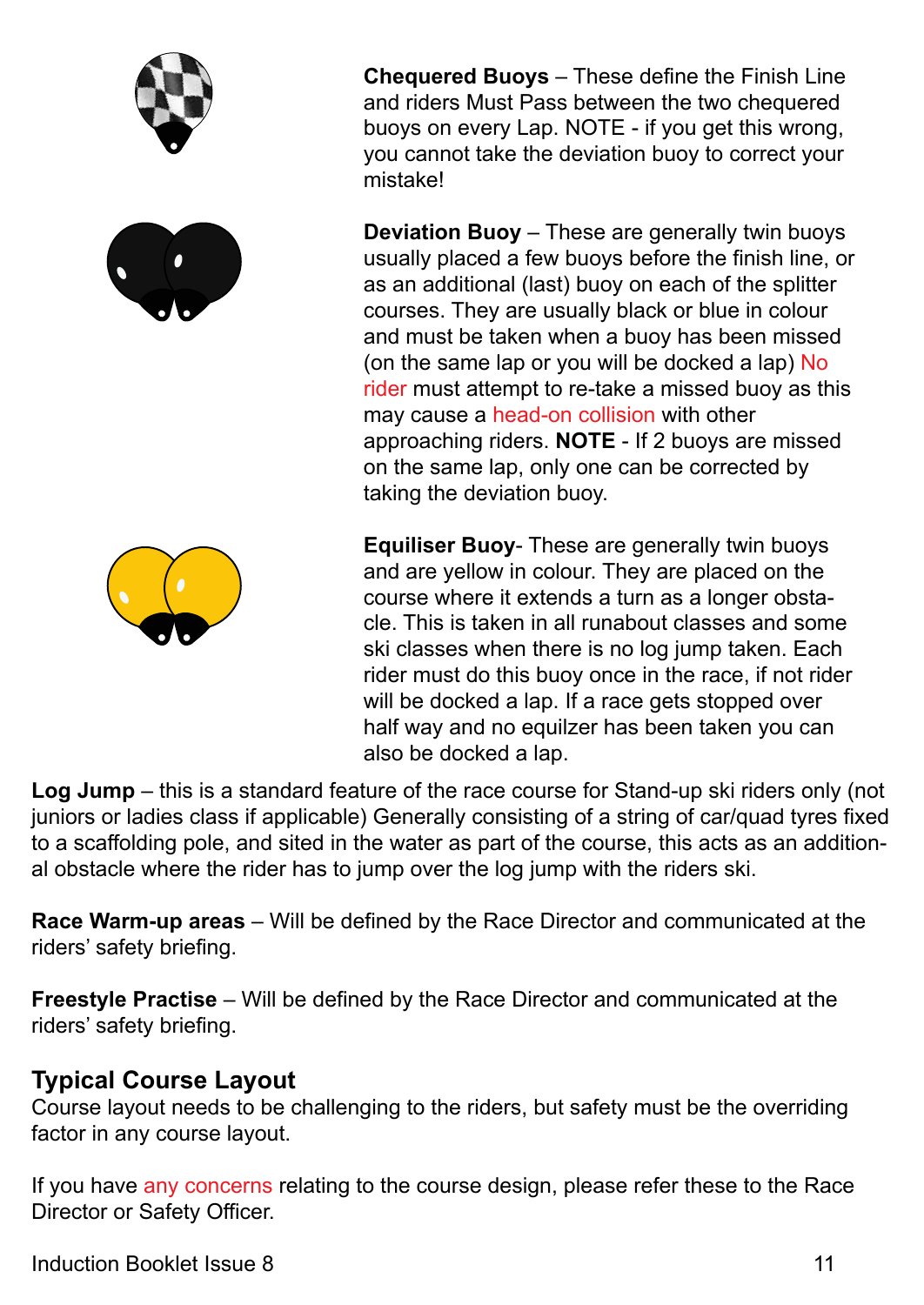# **Flags**

It is essential you know what each flag means and understand what action you have to take when shown a specific flag by the Race Director or Marshals.



**Green Flag:** The course is clear and the race / competition is in progress

**Red Flag**: The race / competition is stopped immediately due to an emergency. Make your way back to the start line carefully and safely.

**Black Flag:** Stop racing immediately and make your way safely round to the race director. This probably indicates you have broken the rules or are riding dangerously and may be disqualified.

**Yellow Flag:** Warns of hazard on the course. After the yellow flag is displayed, riders should continue with caution and be aware of hazards; however, they are allowed to continue racing in a responsible manner. Competitors may be penalized if they continue to race in an improper manner. Please note…..No overtaking in the area of the yellow flag.

**Blue Flag:** This is shown to Pilots when a faster rider is approaching them. You need to allow the faster rider to pass

**Crossed Flags:** indicate that the race has reached the halfway point. Note: The starter (flagman) may use a combination of any flags but White and chequered are the most commonly used.

**Crossed Green & Blue Flags:** indicates splitters were uneven and have been changed.

**White Flag:** This is shown on the last lap.

**Chequered Flag:** This signals the end of the race.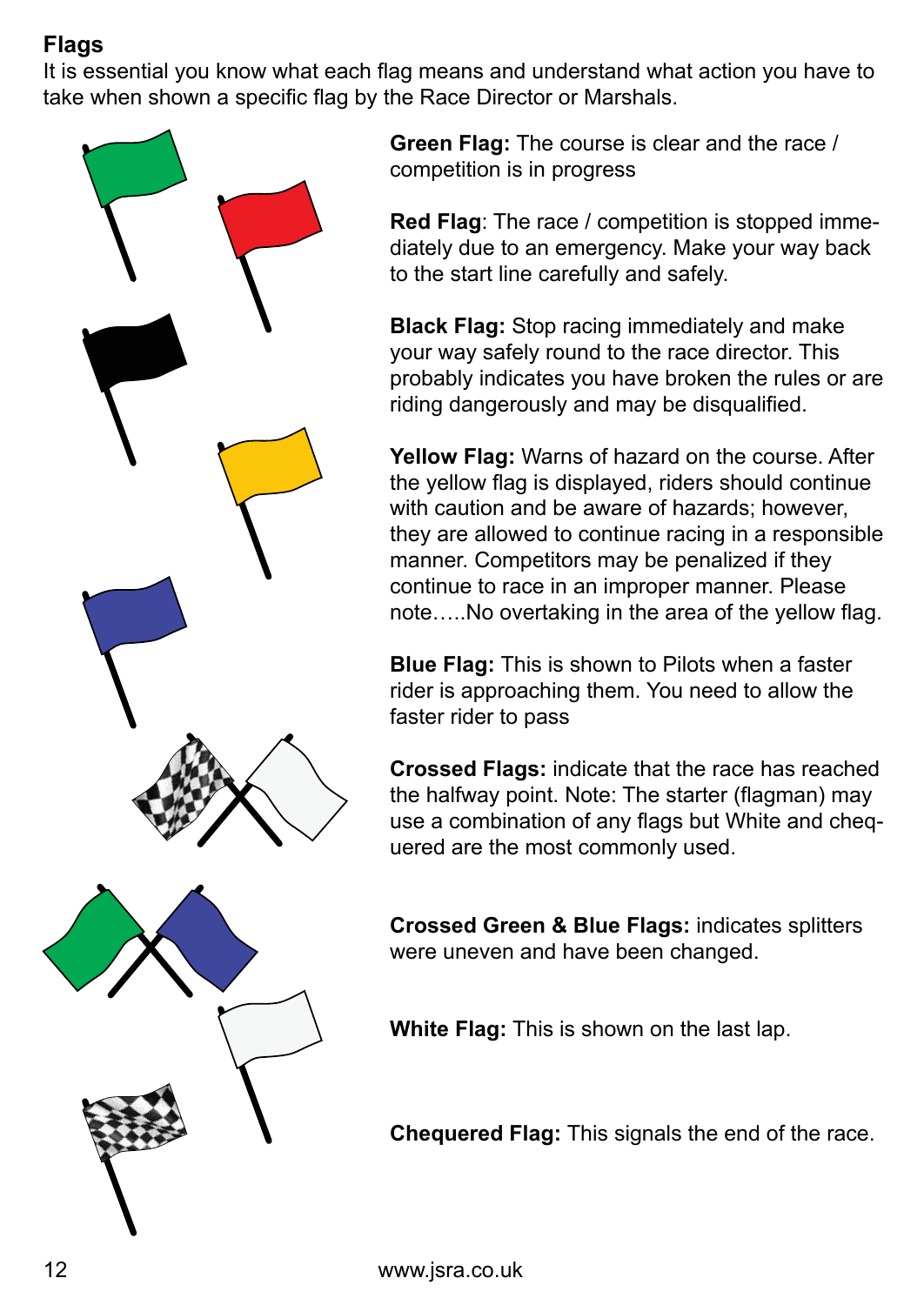### **General Race Etiquette**

Make sure you are familiar with the following rules or you may be penalised by the Race **Director** 

Riding will not be allowed on the racecourse at any time unless instructed by the Race Director. This includes after racing is concluded for the day.

Riders must enter the closed course through the starting gate only. This includes practice.

If ever facing a potential head on collision – **ALWAYS TURN RIGHT** to avoid it.

If a rider is forced to stop on or near the closed course during a race, they must remove the watercraft from the course in a safe manner, not endangering or obstructing other riders.

A rider who has spun out is permitted to turn the watercraft around to continue the race, provided such action is taken only when the course is clear and the rider must give the right of way to other riders on the course.

Riders negotiating the course in the wrong direction may be black-flagged, penalized a lap or disqualified from the race.

Switching boats – Riders are allowed to switch boats between motos provided they have been through and passed the technical inspection. This can only be done by the racers getting permission from the Race Director. Riders that switch boats between motos will be penalized and lose their line position. The Race Director will choose if the penalized rider will be put last on the line and if it will be on the inside or outside start in the case of a dual start.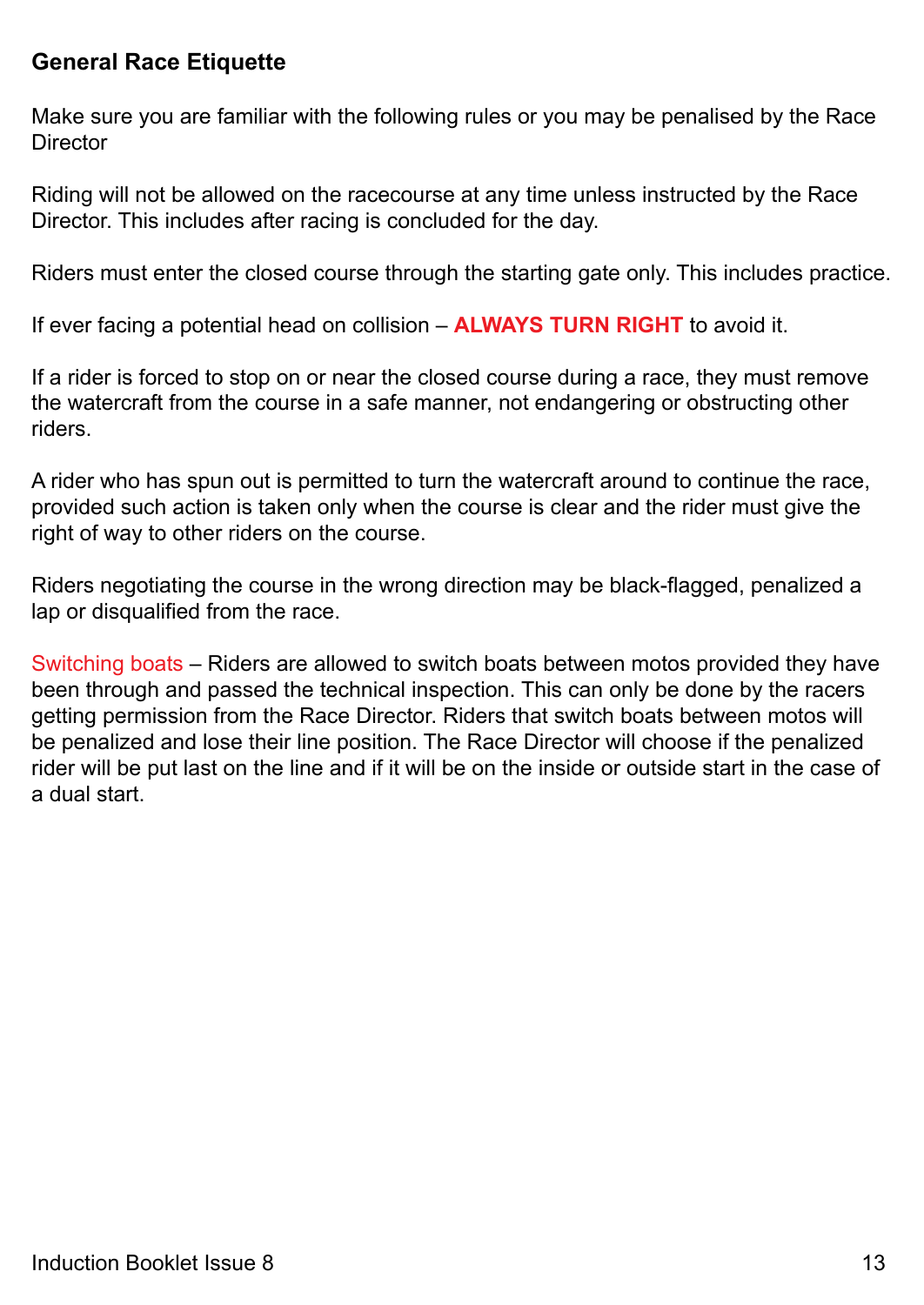Once you receive the chequered flag the race is over. If you have been lapped you can not make up laps. The chequered flag is given to the leader of the race - penalties are given for continuing racing after the race has finished.

Once you cross the finish line please do not stop immediately as this will create a hazard at the finish line. Continue to a safe area and allow others behind to continue to race for position.

Then continue to Technical Inspection when all racers have crossed the line and it is safe to do so.

A rider and his watercraft shall be considered a 'unit'. To constitute a finish, a rider must be under power and in reasonable control of the vehicle to be scored as finishing a race.

### **Overtaking on the course**

Often an area for debate!

To clarify the ruling on moving in front of a fellow skier, or overtaking, the following rules apply:

Riders must hold their line and maintain a straight line to the first turn buoy. The IJSBA rule states that riders can only move over one place but with the provision that the rider in second place on the grid must leave room for the no1 position to get round the first turn buoy.

A rider must always be prepared for another rider to pass and therefore be aware of other riders approaching from behind. The overtaking rider must consider the safest route to pass and must do so without forcing the overtaken rider to suddenly alter course. A rider being lapped must move over for the faster rider, but can continue racing.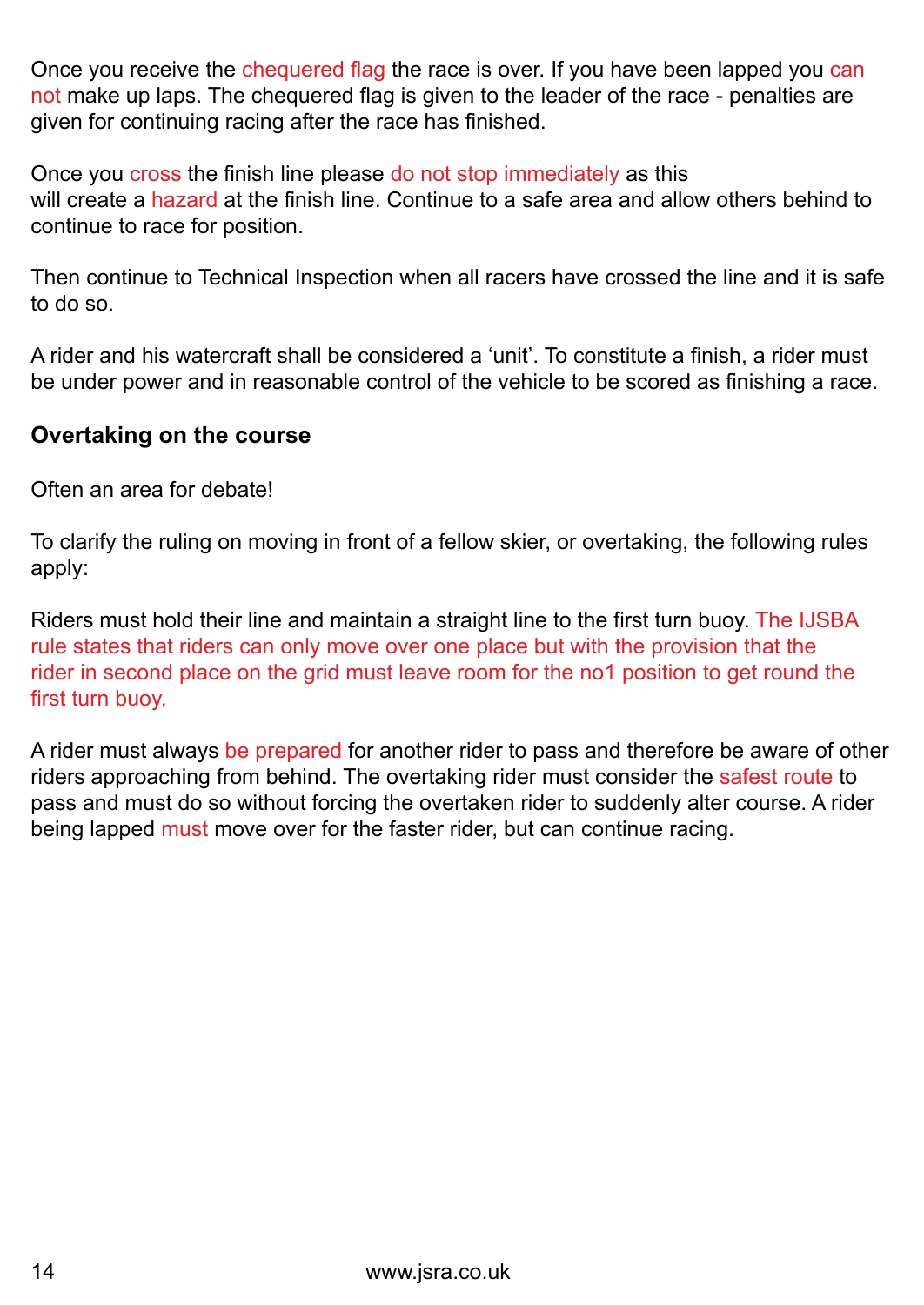### **Launching**

General Health and Safety Statistics show that more than 50% of accidents or near misses are from slips, trips or falls.

Please be careful when launching or retrieving your ski from the water.

### **Some Do's and Don'ts:**

Make sure you know where you can launch and retrieve your ski – they may be different locations.

Obey any local lake rules for launching

Ensure your ski is not obstructing riders trying to launch for a prior race to yours

Follow guidance from the Launch ramp official – They are there to keep the ramp clear and running efficiently.

Use the following Ramp etiquette: Looking down the ramp, Launch on the LEFT and Retrieve on the RIGHT

Check the launch ramp – it may be steep and slippery

Ensure your ski trailer is firmly attached to your quad – you do not want it to detach!

Make sure your ski is attached to the trailer or tote before moving the ski

Look for slip and trip hazards hidden under the water (stones, slime, old jetty posts)

Help fellow riders when launching and retrieving – this will speed things up

Patience – do not jump the queue as this will only block the ramp and slow everything down.

**Remember - Launch on the LEFT and Retrieve on the RIGHT**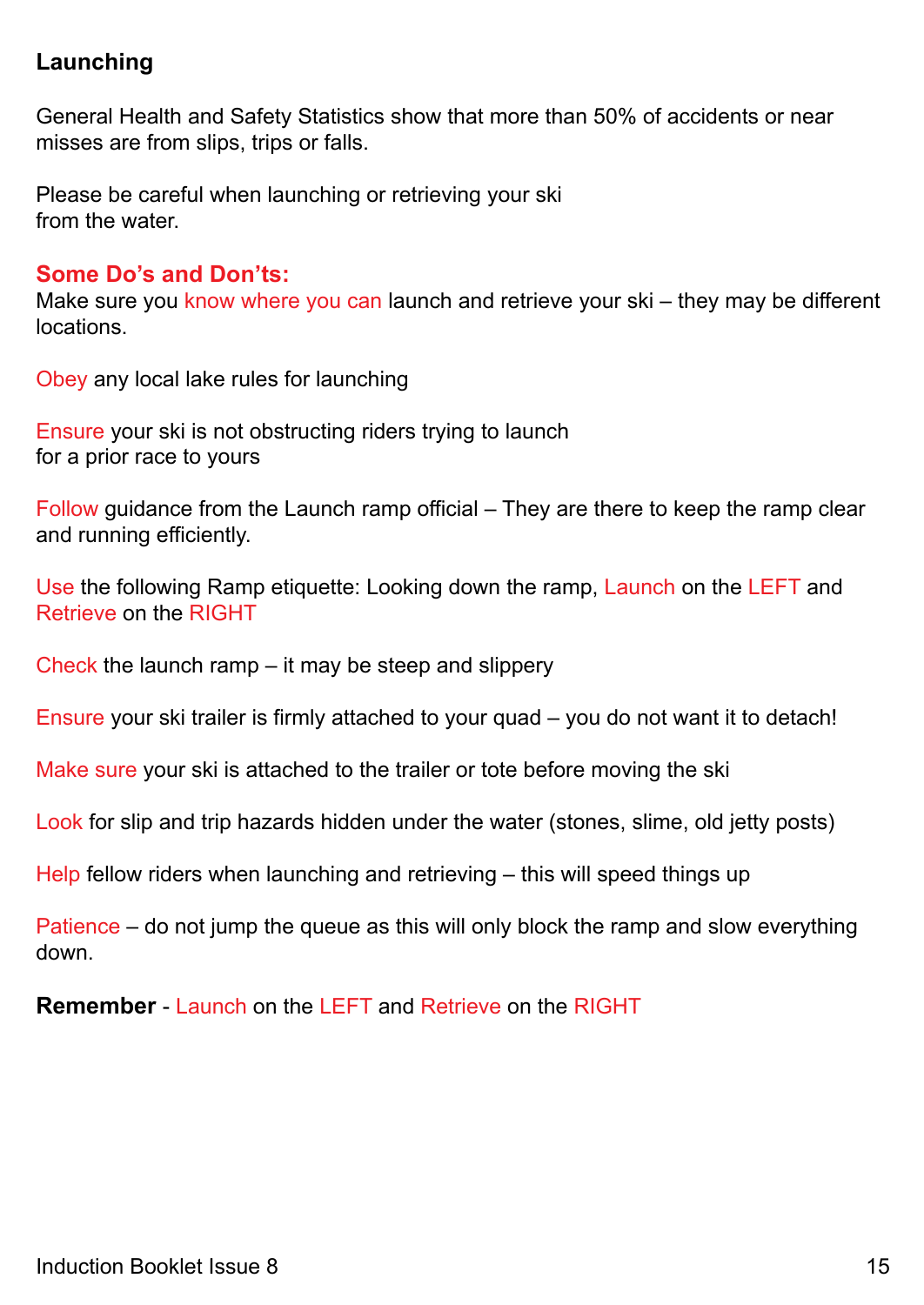### **Starting Procedure**

Usually it is the Race Director or his designated Starter who manages the start line and starting procedure.

Warm-up: Generally done in the warm-up area following launch and prior to going to Pre-Grid

Pre-Grid: This is where you select your race position on the start line, by choosing a numbered card, the rider who picks the lowest numbered card has first choice of grid position, second lowest, next and so on. In the case of freestylers, the lowest number dictates the running order to perform their routines.

Note: Once in Pre-grid, you cannot then leave the area to go and warm your ski up unless instructed by the race director immediately before a race (sometimes this will occur if Skis have been stood on the line for some time).

Start Line: This is split into two sections, the inner hole shot and the outer hole shot. Generally, the Inner hole shot riders go to the Black Buoy with the outer hole shot riders, going to the White Buoy.

Lights / Bungee Rope: The start can be signalled by either the use of lights or by a bungee rope, or, as favoured in Europe and the USA, both.



Blowing Skis out: When the Race Director is ready to start and all racers are at the line, he will give the signal to 'start your engine.' At this point you will be given a period of time (up to 20 seconds) to blow out your engines (if required). Blowing out is generally done on the 2-Stroke Skis to clear the water box and dry the out exhaust to give a faster start off the line. There is no need to do this on 4- Stoke skis.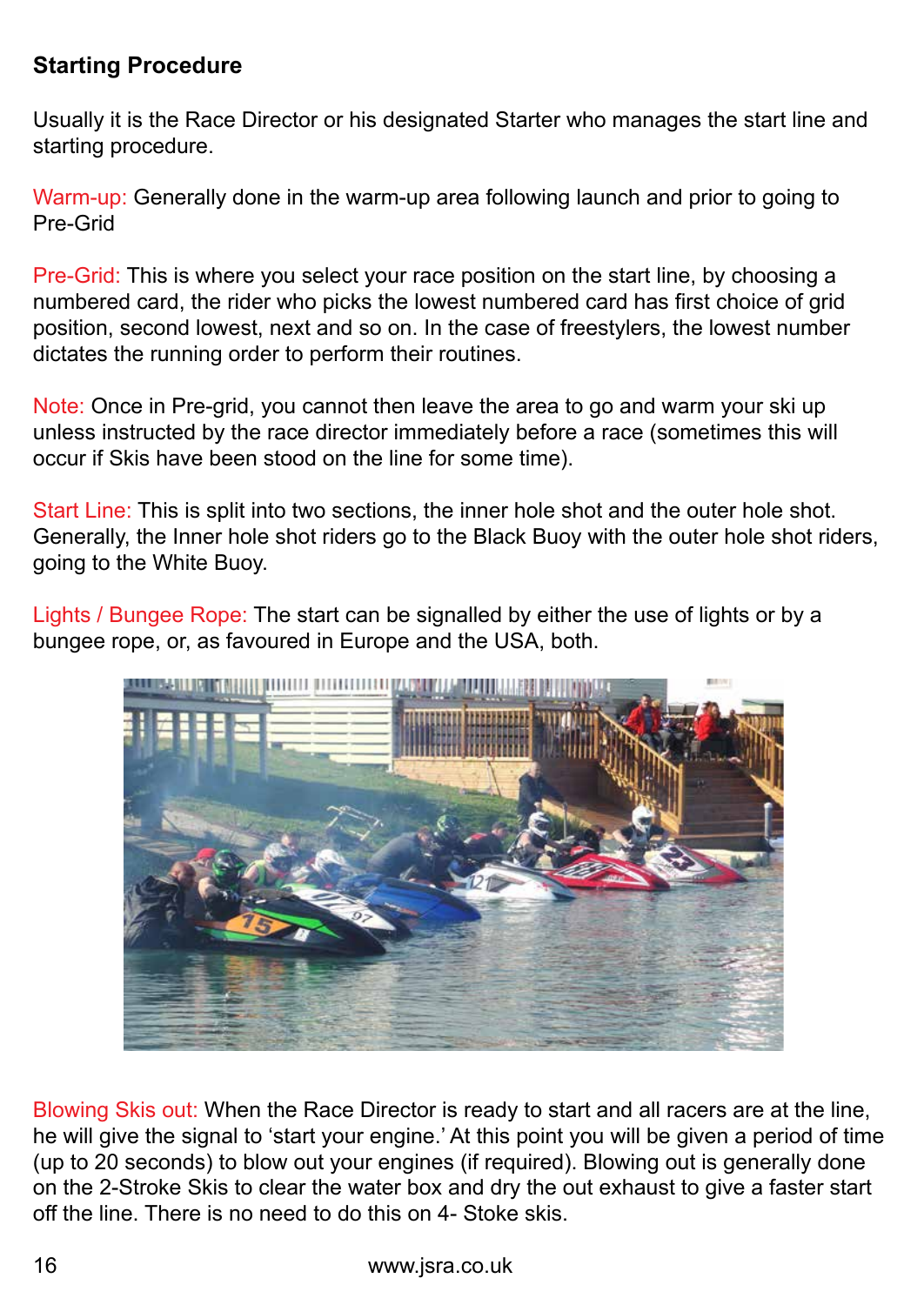### **Starting Procedure (Continued)**

Problem!!: If you experience a problem during the 20 second period, you can raise your hand at anytime and request a 2 minute hold to resolve your problem. Only one 2 minute break will be given for each race. If you have not resolved your problem within the 2 minutes time slot, the race will continue without you by starting the blow-out sequence again and going immediately into the race start sequence.

Start Sequence: On completion of the 20 second blow-out, the Race Director will point to the furthest ski and point his way down the race start line. This is the last chance to call 2 minutes (if it has not already been called). On reaching the last rider, The Race Director will point to the lights and within a 5 second period will signal the start of the race.

Start: The start signal is either by the lights going on (usually Red) and / or the bungee rope being released. NOTE: the Race Director will indicate how the start will be signalled as this may change from time to time (e.g. The Sun may make it hard to see the Red Light so he may choose to use the Red flag as the signal to go. MAKE SURE YOU KNOW!

Be Warned!: Riders not holding their line will be penalized. If a rider leaves early and "jumps the start" the race will be red flagged and the racer or racers caught jumping the start will be penalized. The penalty will be to start with a dead engine, holding their lanyard above their helmet.

If the rider was unable to start the race from the line due to technical issues then before they can join in with the race after it has started they must ask the Race Director permission first, if permission is granted they must obey the Race Directors instruction as to when it is safe to proceed onto the course when it is safe to do so to avoid a collision

The Race is now in Progress and your knowledge of flags will now come into play.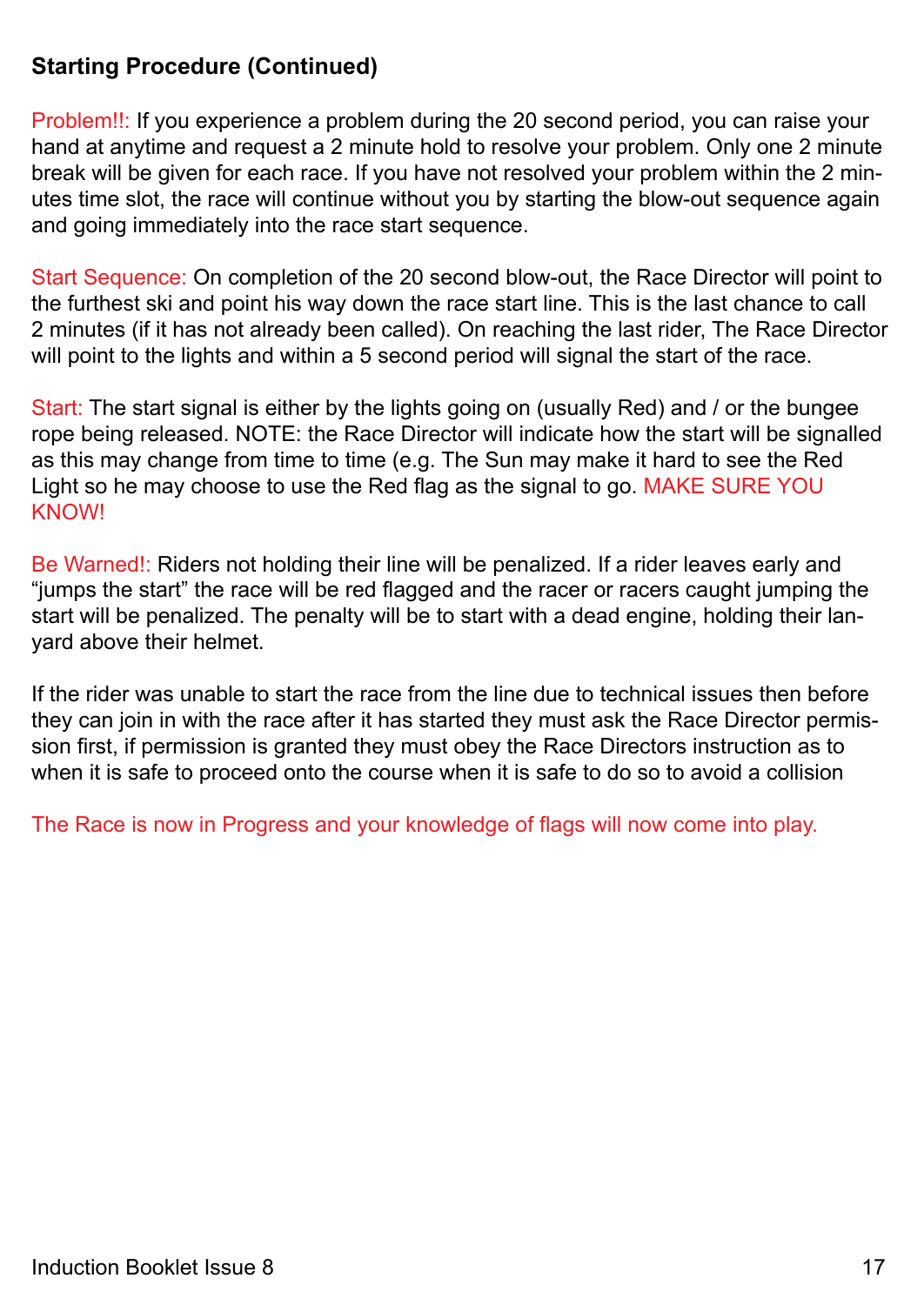### **Freestyle**

In the case of Freestyle, there are some specific do's and don'ts:

Do: check where you can Launch & Retrieve as this may be different to the racers.

Do: check what times you are allowed out on the water.

Do: check where the designated area for practice and testing is.

Do: familiarise yourself with the race course layout as you may need to navigate around the Race Track.

Do Not: On no account must you cross this track during a race.

Do: familiarise yourself with the specific site hazards you need to be mindful of.

### **Do Remember the 3 "D"s:**

Distance – to be kept from the Race Course and shore line (especially important where public can be in close proximity).

Depths – of the water you will be performing in (It is your responsibility to check these when out there).

Double-up: If you are going out to practice ensure that either there is someone on the water with you, or you have a "watcher" on shore, in case you get into difficulties. Each freestyle routine lasts for 2 minutes. A routine starts when the first trick is performed. A short sound will be made 15 seconds before the final longer sound is made to signify the end of the routine.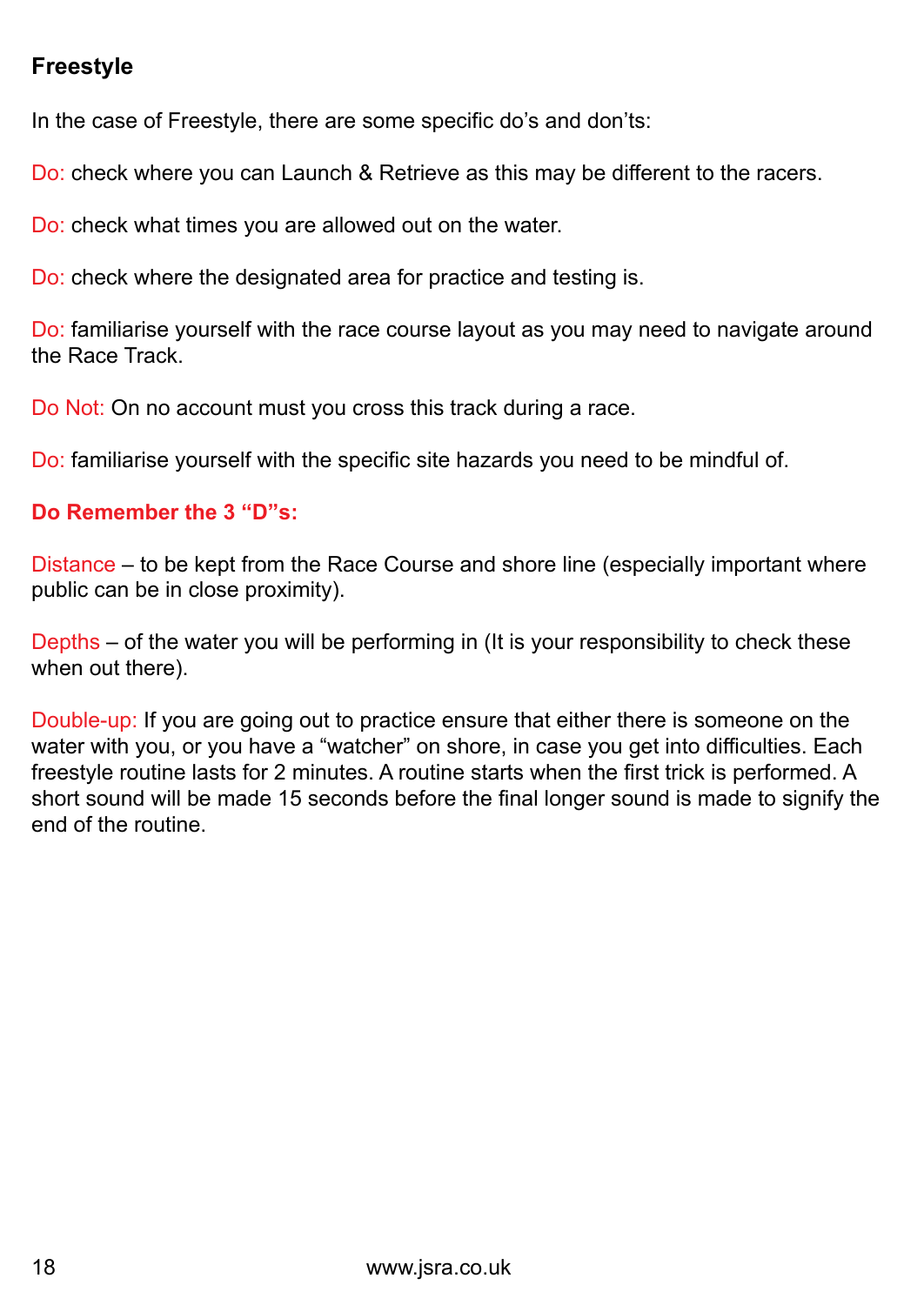### **Fuel and Oil**

Fuel and oil are highly inflammable and hence must be used with great respect. **Lives and financial loss are involved when fire breaks out.** The prevention of fire on a race site is therefore vital to everyone.

Please be vigilant when fuelling or changing / mixing oil to ensure:

Your own safety The safety of your fellow racers The safety of the public and visitors No spillages to protect the Environment.

Some key **Do's and Don'ts:**

Do Always Fuel your ski in the pit or designated fuelling area and never whilst on the water.

Always be careful when fuelling to avoid spillage.

When mixing oil and fuel (2-strokes) or changing oil (4-strokes), this must be carried out in the pit or designated fuelling area. Never on or near the water.

Waste oil must be taken away by the rider and disposed of at an approved licensed disposal point.

Fuel and Oil will remain in the pit area at all times.

Fire extinguishers must be at hand when carrying out any fuelling or oil mixing / changes.

Remember - Do not smoke whilst Fuelling or changing / mixing Oil!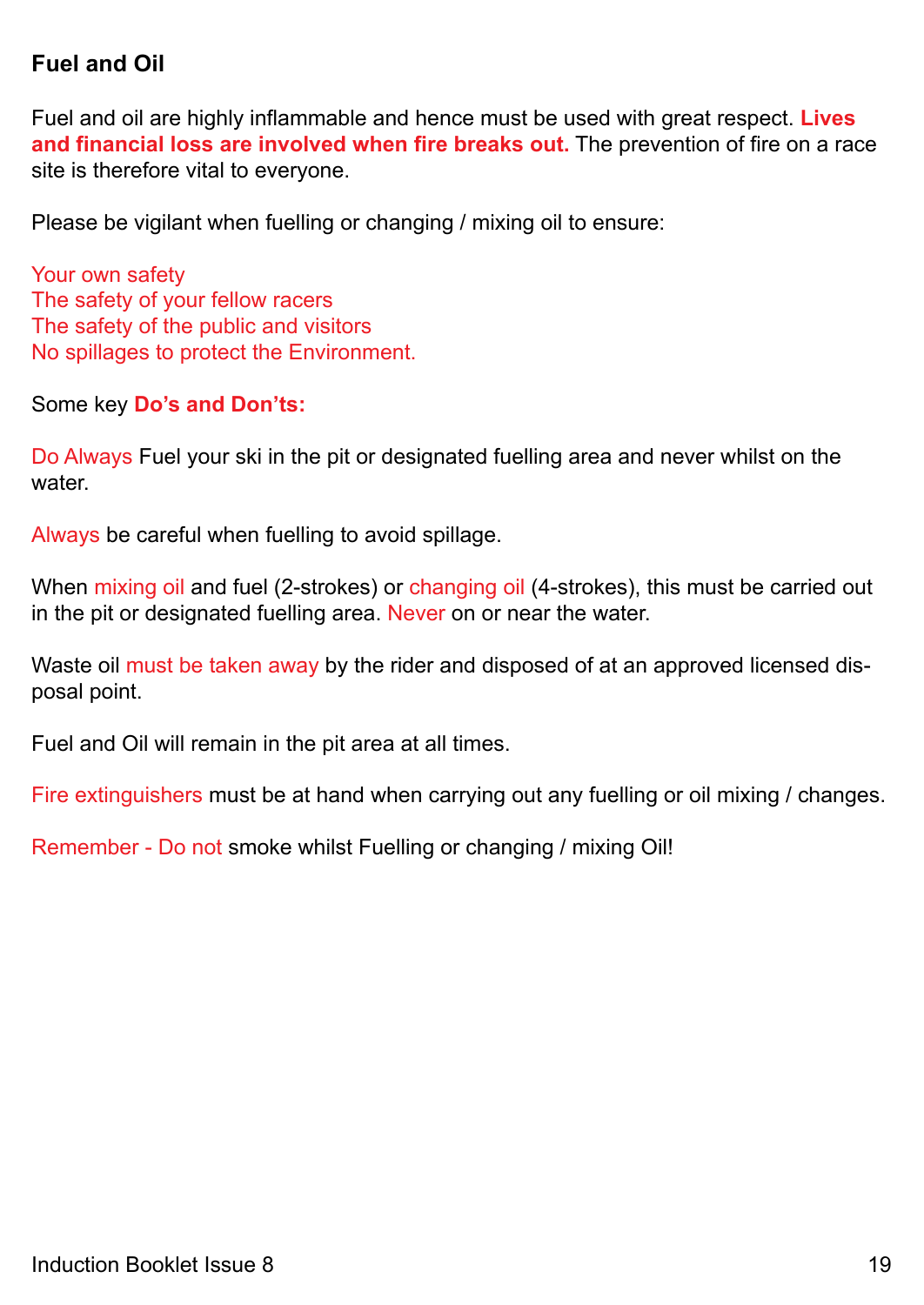### **Pit Area**

With the high movement of traffic in the pit area, including vehicles, quads, skis, and personnel, please be careful to avoid creating any hazards in your pit area.

Hazards may appear in many ways:

Fuel Vehicle and people moving around – i.e. unpredictable movements Trip hazards e.g. from Electricity wires to hook-ups Easy-ups blowing away in high winds Dogs running round Drop down doors from race trucks Pull out sections on large campers (potential head injury to children)

Please take 5 minutes to walk your own pit area and ensure it is safe –this is your responsibility.

The following are some basic rules to follow: Drive safely at all times when moving to / from the pit area

Reversing of Race trucks, campers, vehicles with trailers in the pit area are to be done with the assistance of a person at the rear of the vehicle to avoid reversing over someone / fellow riders equipment.

When setting up your pit area, consider fellow racers and pedestrians to ensure you do not create additional hazards – e.g. trips hazards

Storage of fuels is the responsibility of the Rider and his team and this must be safe, environmentally acceptable and with a fire extinguisher in the near vicinity.

If you see anything you feel is unsafe and poses a Hazard, please contact a JSRA official.

No one under 16 years of age to operate Quads

Fire Alarms will be sited around the pit area – if you find a fire in the pit area, activate the nearest alarm and help will arrive.

Please keep your Pit area clean and tidy at all time and place rubbish in any allocated bins, or take rubbish home with you at the end of the race day.

Clear up after your pets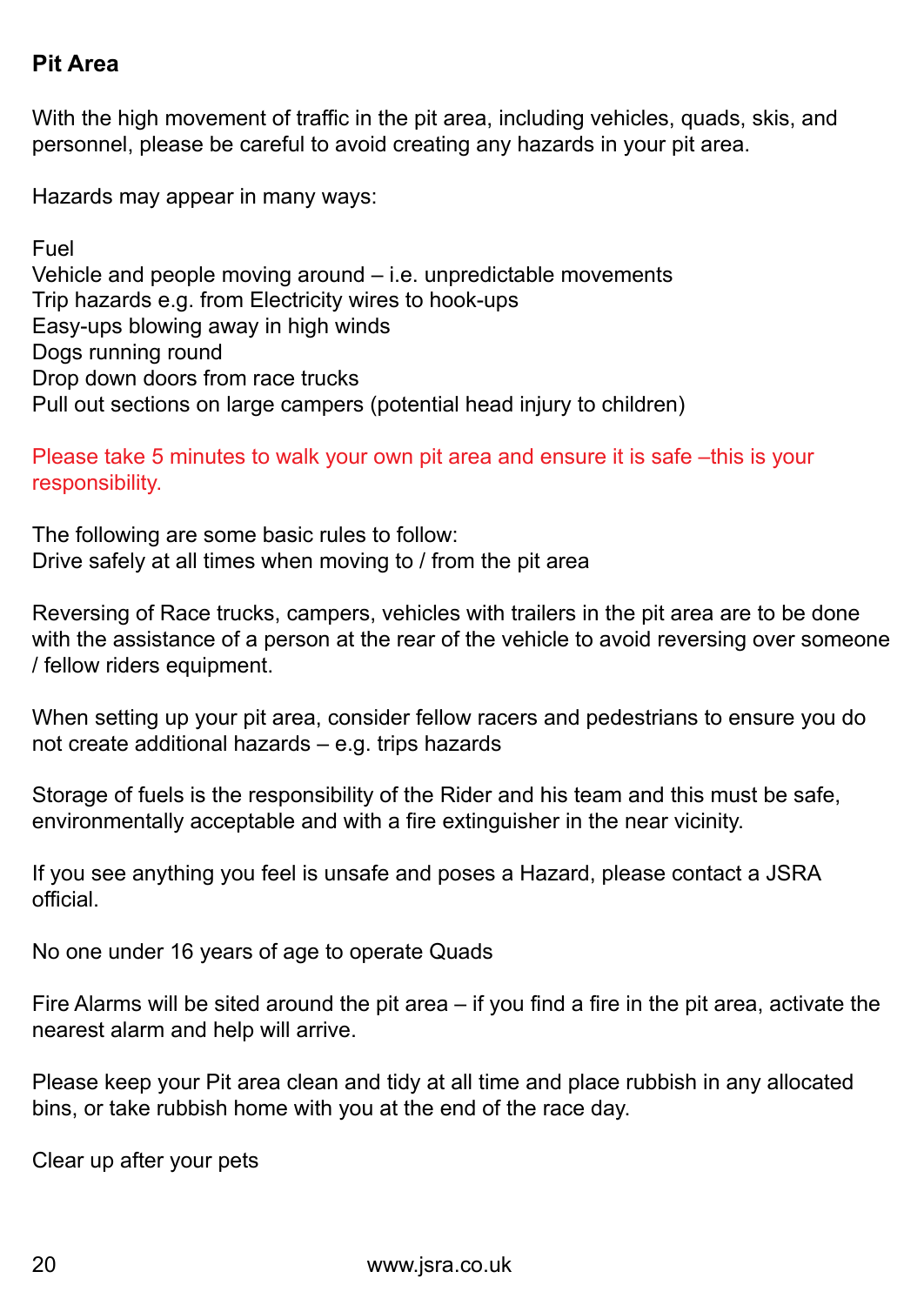### **Emergency Fire Procedures**

Small fires can quickly become major fires. It is therefore important that we all take fire prevention seriously.

### **In the event of discovering a fire:**

Keep Calm

Sound the fire alarm (sited at several locations in the Pit Area) Report the fire immediately and ensure someone has called the fire brigade Only attempt to tackle the fire if you can do so without placing yourself at risk Send someone to guide the fire tender to the fire location

### **On hearing the fire alarm (Daytime)**

Check location of the fire and ensure all fuels, Skis campers etc are away from the fire risk

Assist with evacuation / tackling the fire providing you can do so without placing yourself at risk

### **On hearing the fire alarm (Night time)**

Evacuate your camper, tent etc.

check location of the fire and ensure all fuels, Skis campers etc are away from the fire risk

Assist with evacuation / tackling the fire providing you can do so without placing yourself at risk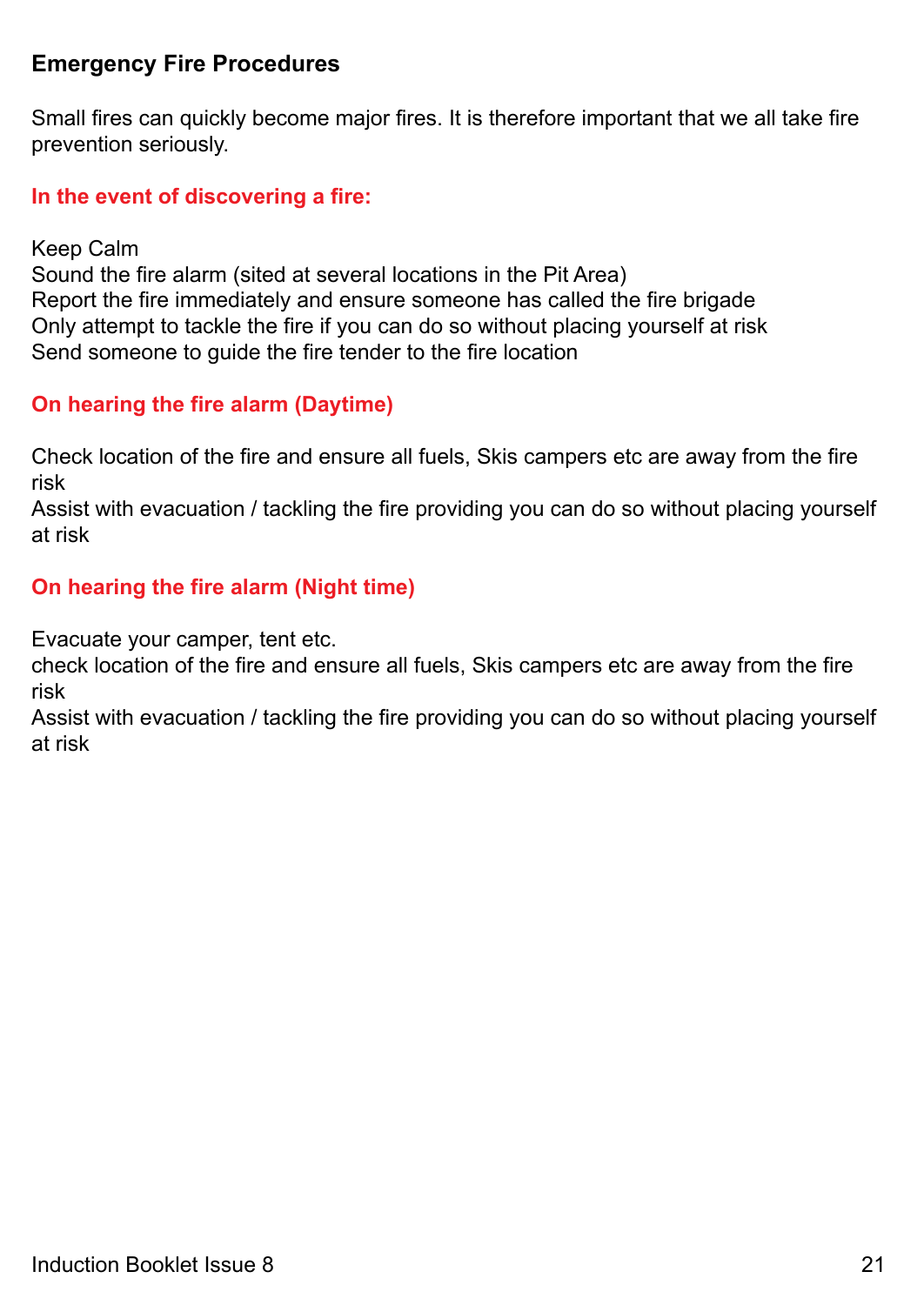### **House Keeping**

House keeping is one of the main factors which influences whether we are allowed back to venues in the future.

Preventing rubbish accumulating and cleaning up your pit area is essential to stop rubbish and debris blowing around and creating a hazard.

A tidy race venue gives the positive impression of a well run and managed event and helps with future negotiations to stage a future JSRA race event at the same venue.

Some venues have specific requests that we must follow, so please make sure you are aware of any such requests at the race site.

### **Use of Quads**

Some general rules associated with the use of Quads:

All Quads must clearly show the riders ski number on the quad

No one under the age of 16 can operate quads

The use of Quads is sometimes restricted at certain venues – please make yourself familiar with any restrictions before using your quad

Please only refuel your quad in the Pit area

Please – No stunts!

Children and public are moving around the race site and pit area – be vigilant.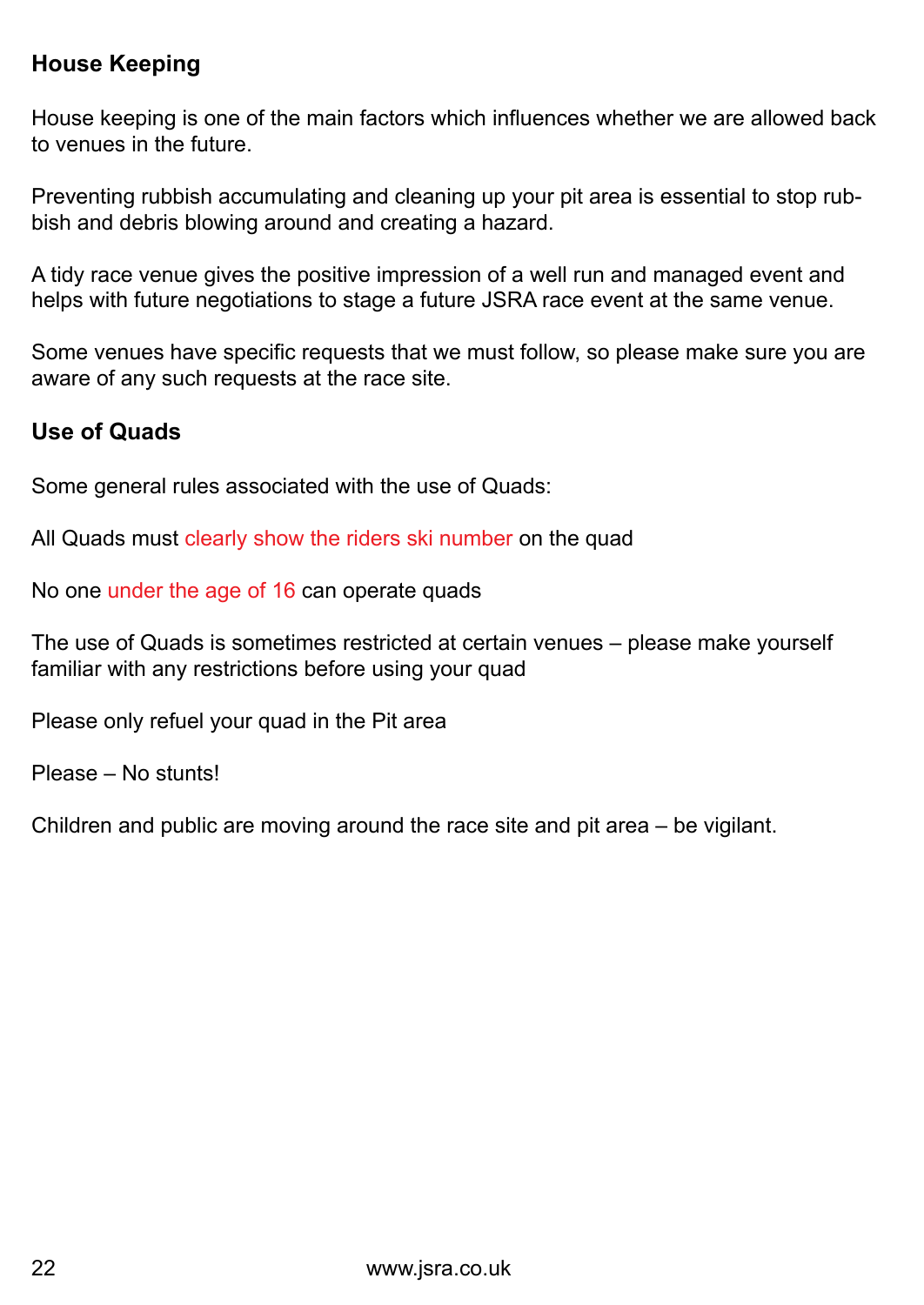### **Public**

The JSRA will attempt (as is practical by location) to demark No-Go areas from the public. These will generally be the Pit area, Technical area, Launch ramp area and starting line (safe) area.

We want to encourage spectators to our race events, but we must protect them from any associated hazards relating to our sport (quad and ski movements, start line, run-off areas)

It is every racers responsibility to take a pro-active stance with protecting the public.

### **Trespassers**

There may be times where our sport attracts undesirable visitors. It is not always possible to secure our pit area and hence be vigilant with anyone you see in the pit area who does not appear to be a rider or part of a race team.

Where possible, a security company may be employed to help protect the pit area /race site.

It remains the responsibility of the riders to ensure their own equipment is safe and secure.

If you suspect someone is up to no good:

### Two possible approaches:

Approach the individual (s) and question if you can offer help or point them to a racer / JSRA member.

Raise concern with a JSRA official who can then announce it to other riders.

Be vigilant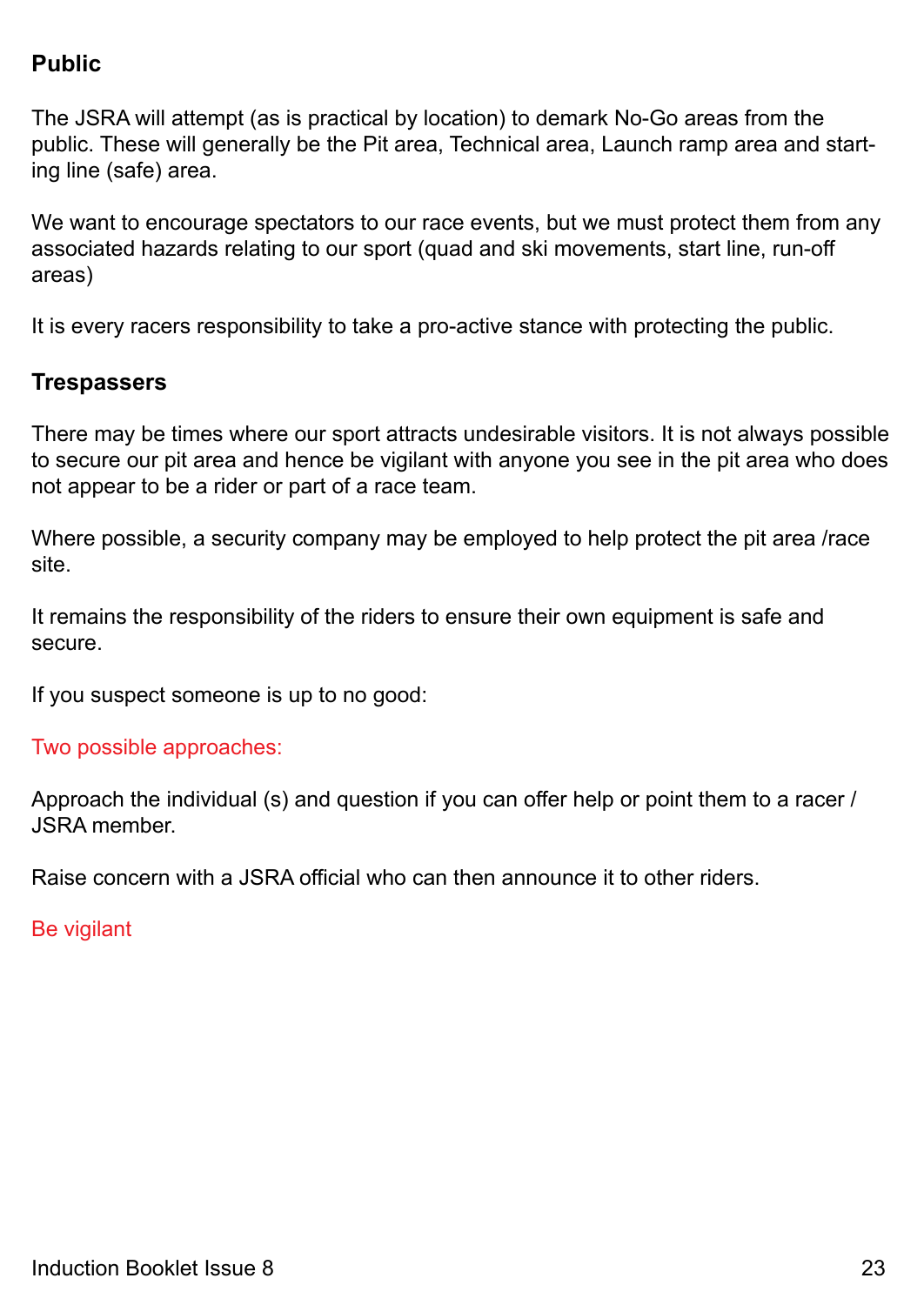### **First Aid**

The JSRA are committed to the safety of its riders and members and hence the JSRA will provide first aid and paramedic support at each round.

Please make sure you know where and how to obtain first aid before you need it.

Ensure you know who the key JSRA personal are in the event of an emergency and report all injuries to a JSRA official.

Have all injuries promptly treated at the first aid station /ambulance.

All accidents will be recorded by the first aid and paramedic team.

As part of our insurance requirement, As part of our ongoing drive to improve our learning and safety in our sport, all accidents will be reviewed at each committee meeting for trends and learning points to so we can then implement improvements at future events.

If you have any suggestions, please contact the JSRA via their website, social media or speak to a JSRA official at the race event. www.jsra.co.uk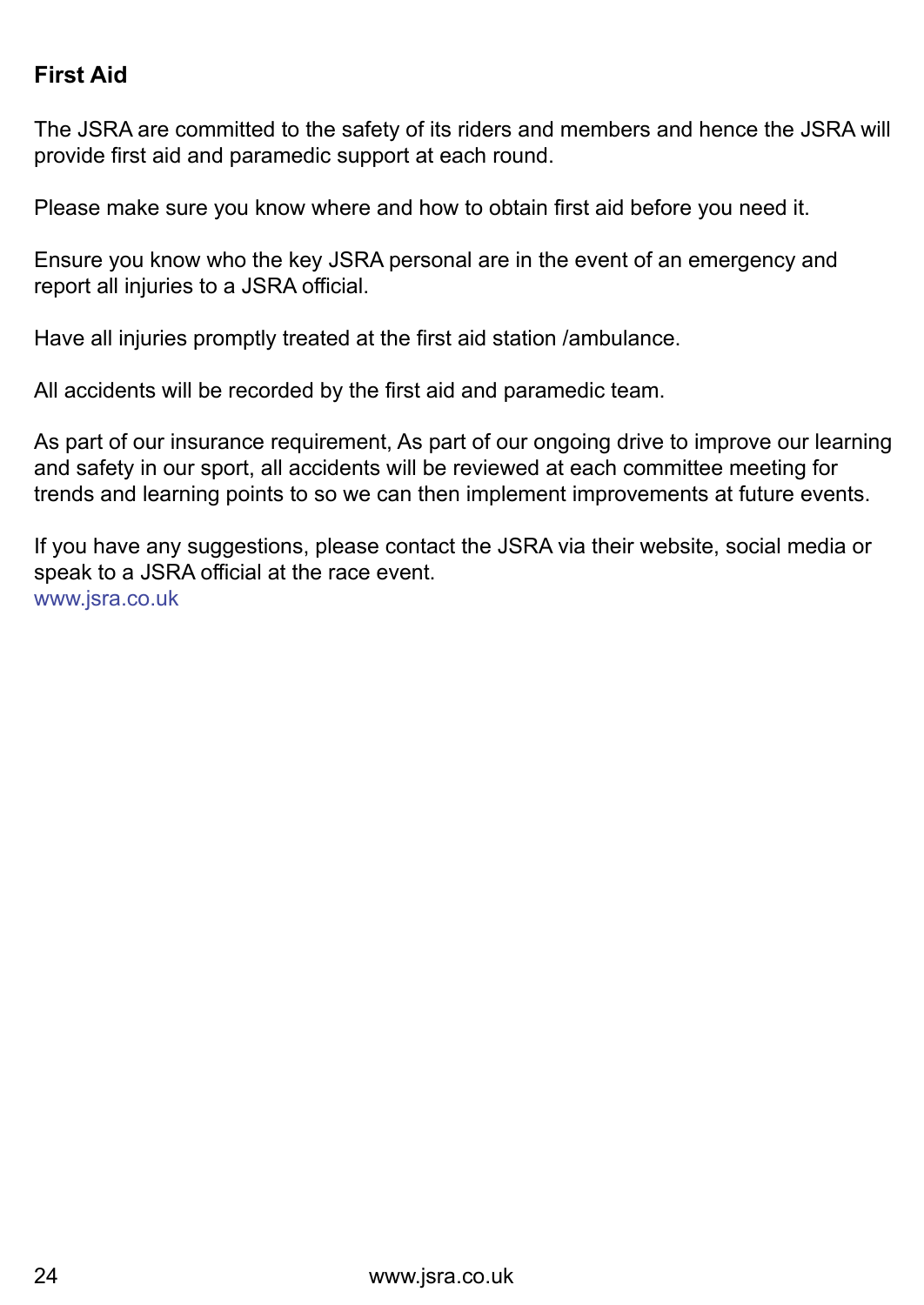### **Leptospirosis (Weils Disease)**

Some essential information about the disease:

The infection is commonly transmitted to humans when they come into contact with still or stagnant water that has been contaminated by animal urine (usually rats)

Usually transmitted through unhealed breaks in the skin or eyes.

Symptoms begin with flu-like symptoms (fever, chills, intense headache) but as most symptoms are similar to other diseases (Flu etc) it is not initially the first thought of by Doctors.

If you experience these symptoms, make sure your doctor is aware that you Jet Ski and have been near water in the last few weeks. He can then test for the disease as early diagnosis is essential.

Treatment is complicated but generally uses antibiotics.

Failure to detect the disease can result in renal failure, breathing difficulties, kidney and liver failure.

Leptospirosis – Knowledge of it may help one day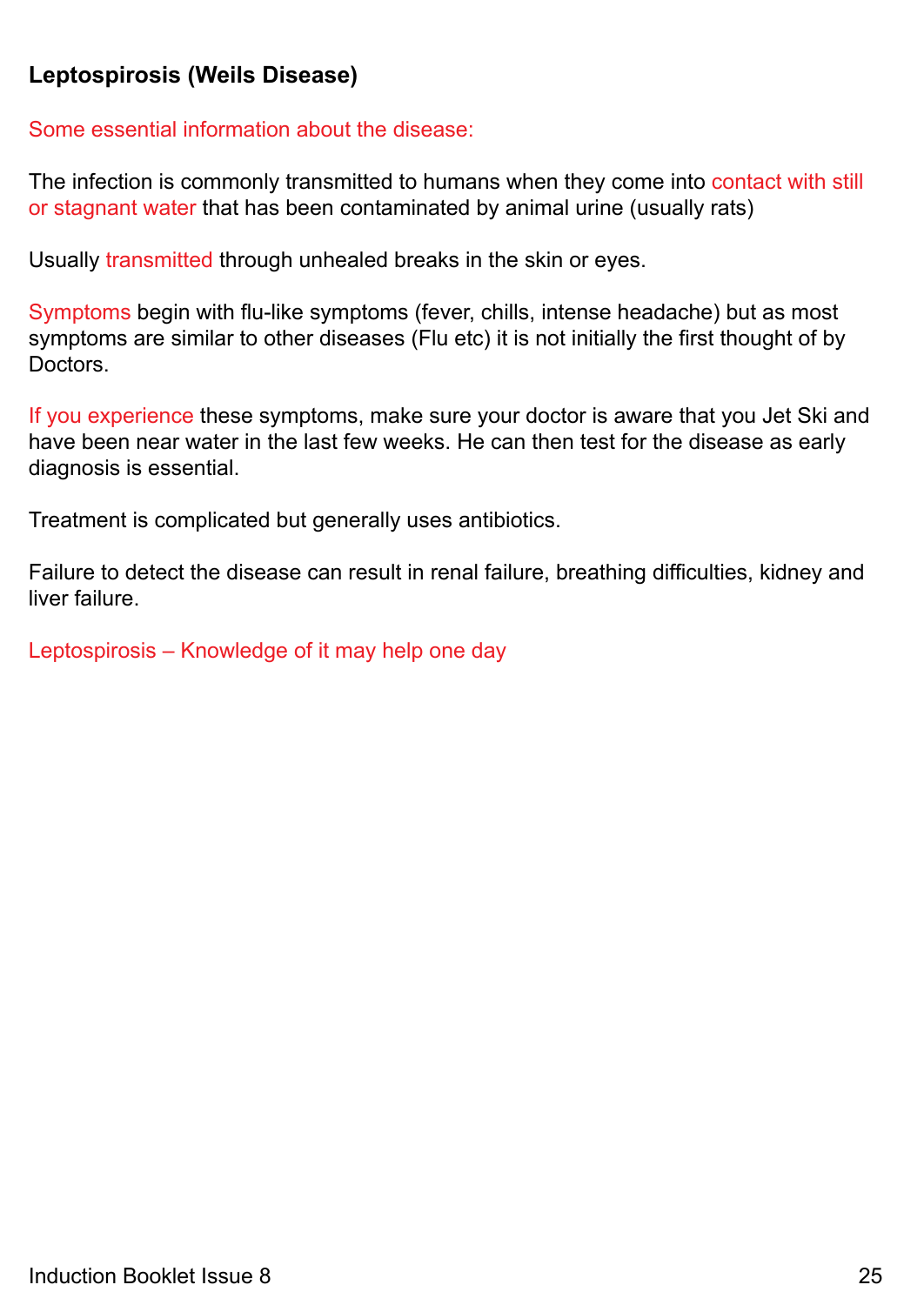### **What do you do if you get a problem when racing?**

### **There will be no warning!!**

This could happen at any time during your jet skiing career and hence the following are actions which may be worth practising, in the event it should happen to YOU, and hence reducing risk to you, your fellow riders and spectators.

### **If your steering cable breaks**

Immediately let go of the throttle an reduce revs to idle.

Raise one hand to signal to other rider (and the Marshals) that you have a problem

Attempt to steer the ski to a safe part of the course by dragging one leg behind the ski in the direction you want to turn.

If you cannot steer the ski, remove the lanyard, remain with your ski and signal to the Marshal who will signal to other riders with the yellow flag and then recover you and your ski when safe to do so.

### **What to do if throttle sticks**

Immediately pull your lanyard to cut the engine

Raise one hand to signal to other riders (and the Marshals) that you have a problem

Do not attempt to re-start the engine and re-join the race as there is an obvious safety problem

### NOTE:

If you are heading for the banking, try to warn any spectators

Drag your body behind the ski to slow the ski down

If you are in any danger, jump off the ski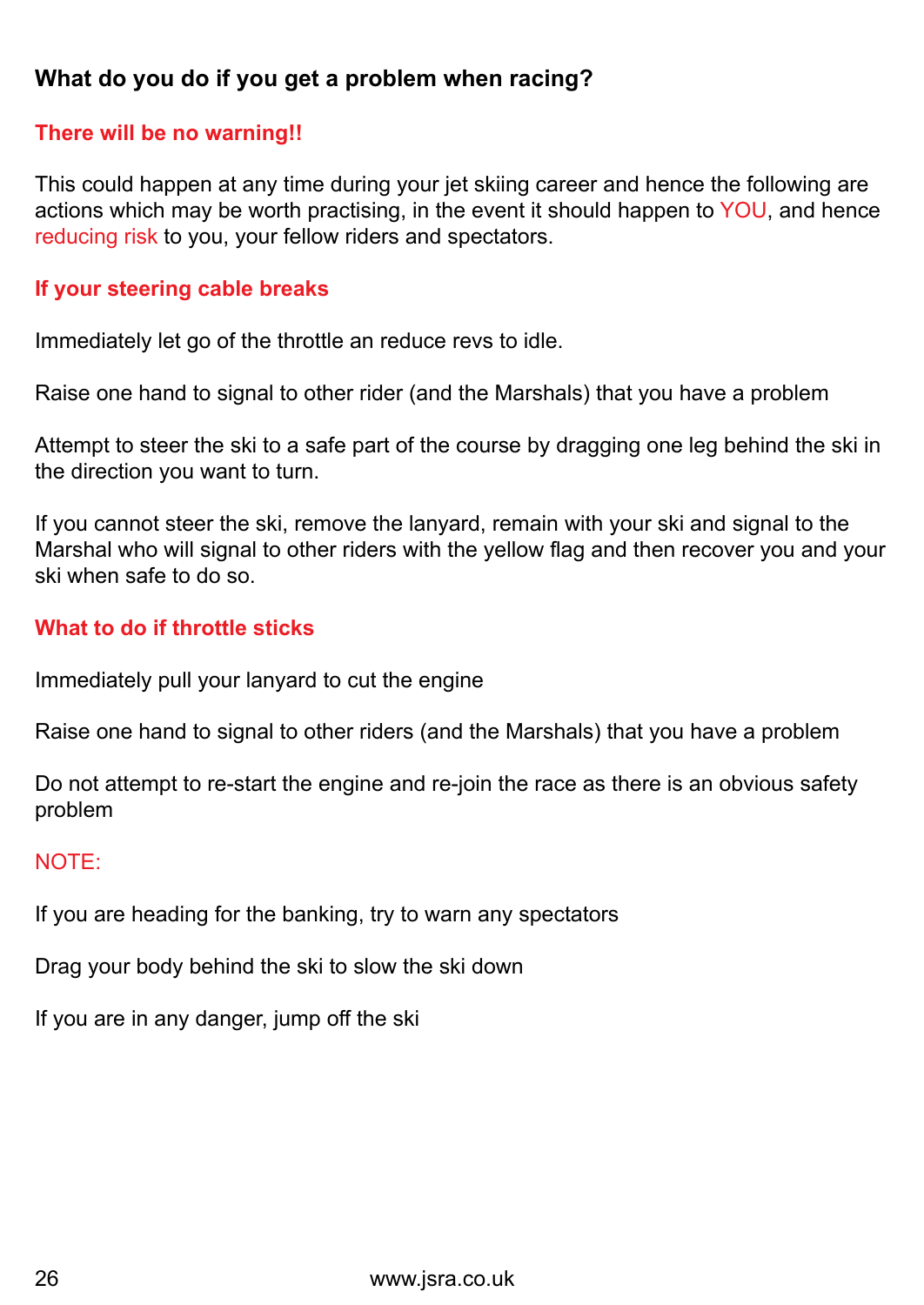### **Communication**

The JSRA aims to keep riders informed and uses several means of communication. However, communication is a 2-way thing and the JSRA are committed to improving your racing experience and safety at each race event. If you have anything to comment on which will help improve or develop our sport, please communicate this via the various means.

### **Website & Social Media**

This is updated frequently and contains lots of useful information from: the latest news, what you need to start racing, JSRA officials & contacts, race programmes (dates & locations), race results, downloads for licenses, JSRA memberships and much more

Please use it as it is there for your information

Any comments relating to the website, please refer these to the JSRA committee via info@jsra.co.uk

### **Riders Meeting**

The most important event of the race day is the Race Director's Briefing. All riders must attend the meeting or they will not be allowed to race. A role call will be taken to ensure all riders are present.

Here the Race Director briefs all racers about the days events, highlight the key personnel involved with the day, location of key areas Pits, technical inspection, pre-grid and will give out important safety information relating to the course, pits, launching, and race site specific hazards.

If you have any questions or are unsure on anything, PLEASE ASK – this is your opportunity to clarify ANYTHING – it is too late on the start line!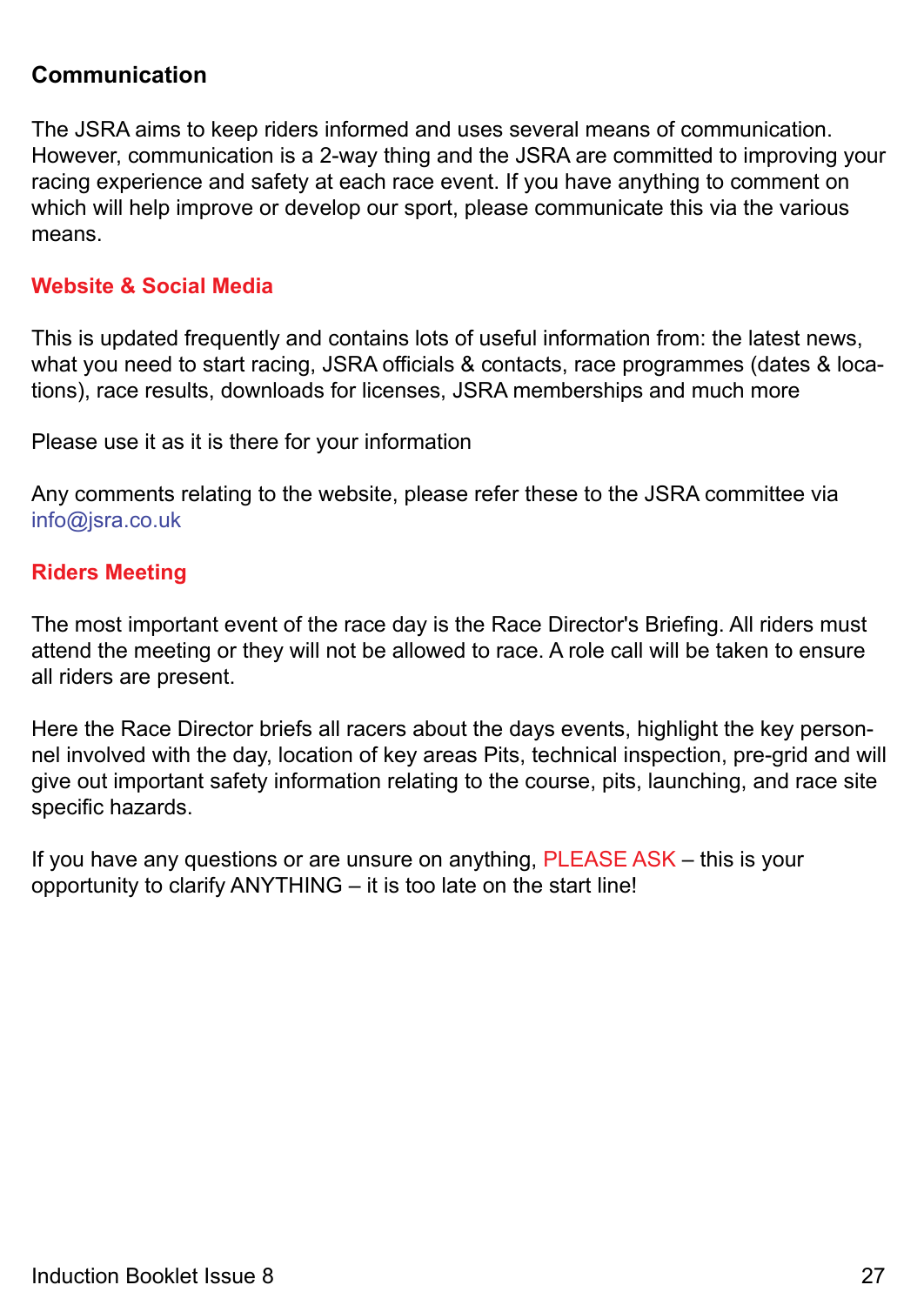### **Feedback**

The JSRA are committed to improving and developing our sport.

If you have ANYTHING you feel you can contribute to in terms of suggestions to improve:

General Safety Course design Efficiency on race day Public / spectators experience

Anything else, Then please make contact with a JSRA official on race day, or via the website contact numbers and address

If you have an urgent topic relating to safety on race day, please make immediate contact with either the Race Director or Safety Director and highlight your concern so that they can review it and take any necessary action.

### **Environmental considerations**

Environmental matters are of great importance and no more so than in the sport of Watercraft racing. Hence we need to pay attention to keeping race sites environmentally friendly as failure to do so could result in our sport struggling to find locations willing to allow us to race.

### Key areas to consider are:

Noise Fuel storage and fuelling of skis Oil – mixing (2-strokes), Changing (4-strokes) and disposal Water pollution Banking wash-out Disturbing Wildlife Rubbish disposal Cleaning up after pets

**What we leave behind will be the legacy that the next generations have to live with**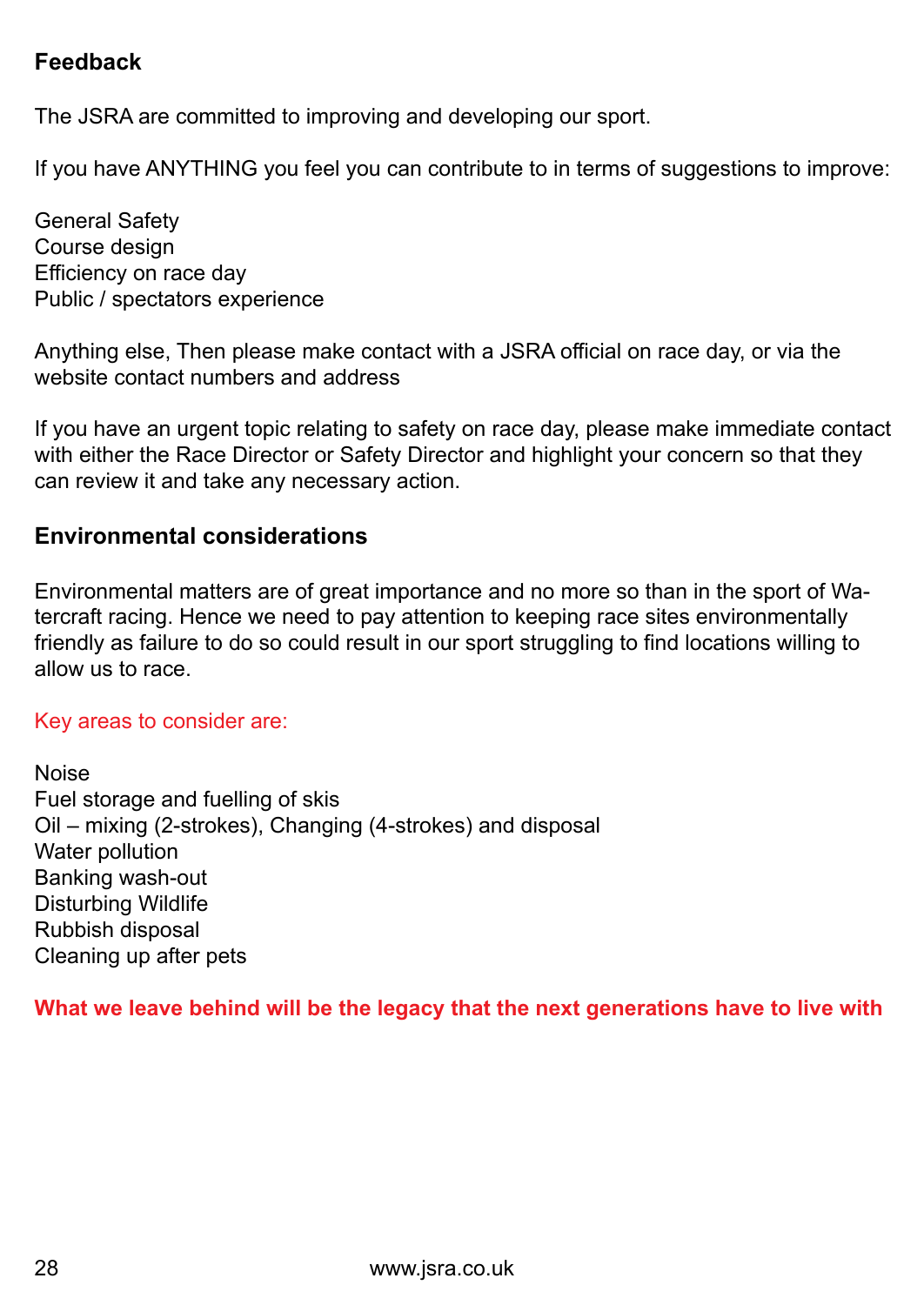### **Noise**

Noise can be a very frustration intrusion and this will depend on when the noise occurs, frequency and how long it goes on for.

It is impossible to eliminate noise at a race site, but we can manage it so we minimise disruption to anyone who is not involved with the race day.

### Some key considerations:

Noise travels further at night, so please keep any noise down to a minimum.

Please consider other Racers / families with small children who may be in bed.

Turn any Generators off by 22:00 pm.

Do not start Skis after 20:00pm or before 08:00am

Times may vary depending on local bylaws

If you plan to have a party or celebration, consider where you pitch your pit area to minimise noise intrusion to others.

### **Alcohol and Drugs**

The JSRA have a NO Drugs or alcohol policy. Any rider found to be under the influence of either will be prevented from racing.

Mandatory breath tests will be carried out to all riders by any trained and authorised JSRA official at the riders briefing on any race day and at any time during a race event.

The breathalyser used in tests will be an independently calibrated.

**Any racer confirmed to be under the influence of drugs or alcohol, or refusing to take a breath test will be told they cannot race.**

**They will be issued with an immediate yellow card and if repeated, a red card issued, and subsequently banned from racing for the remainder of that year.**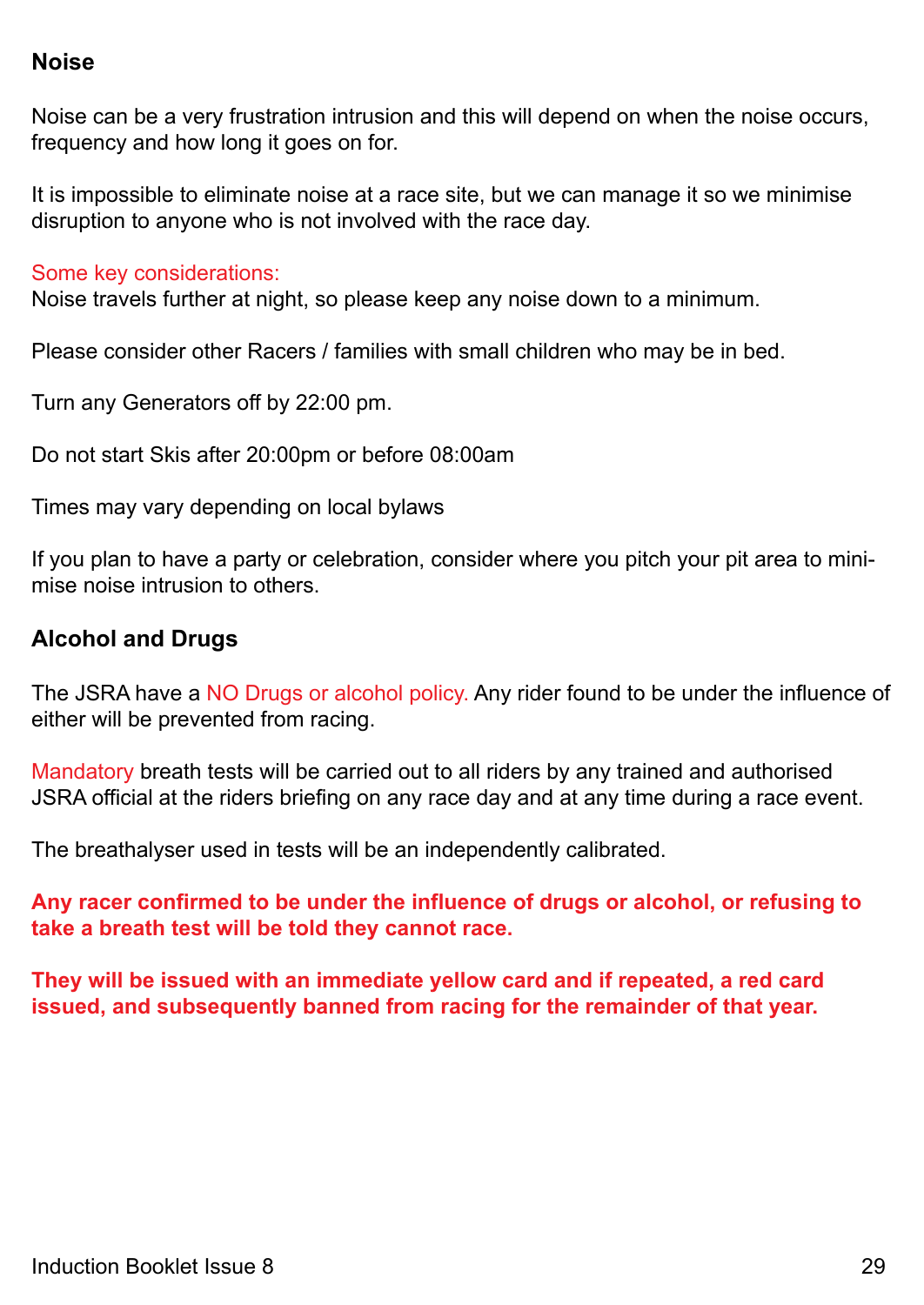

### **Many thanks to the Sponsors below for their support of the 2021 British Jetsport Championships**

158 Performance

Jet Shed

B&R Installations

**Jettribe** 

Simply Academy

Wax Racing

### **A further thank-you to**

Mark Povey Photography

All Committee & Crew

All race pilots, old & new for your continued support.

The 2022 Committee would like to thank the following people for their contributions in producing this our 8th official induction booklet - Ian Edwards for his original time, Karen Cable for the original design/artwork and expertise in compiling the booklet, and Graham Leech/Lisa Gilbert for the updating of the booklet for 2022 season. Photography/Illustration by Lisa Gilbert and thanks to everyone who was involved in its production.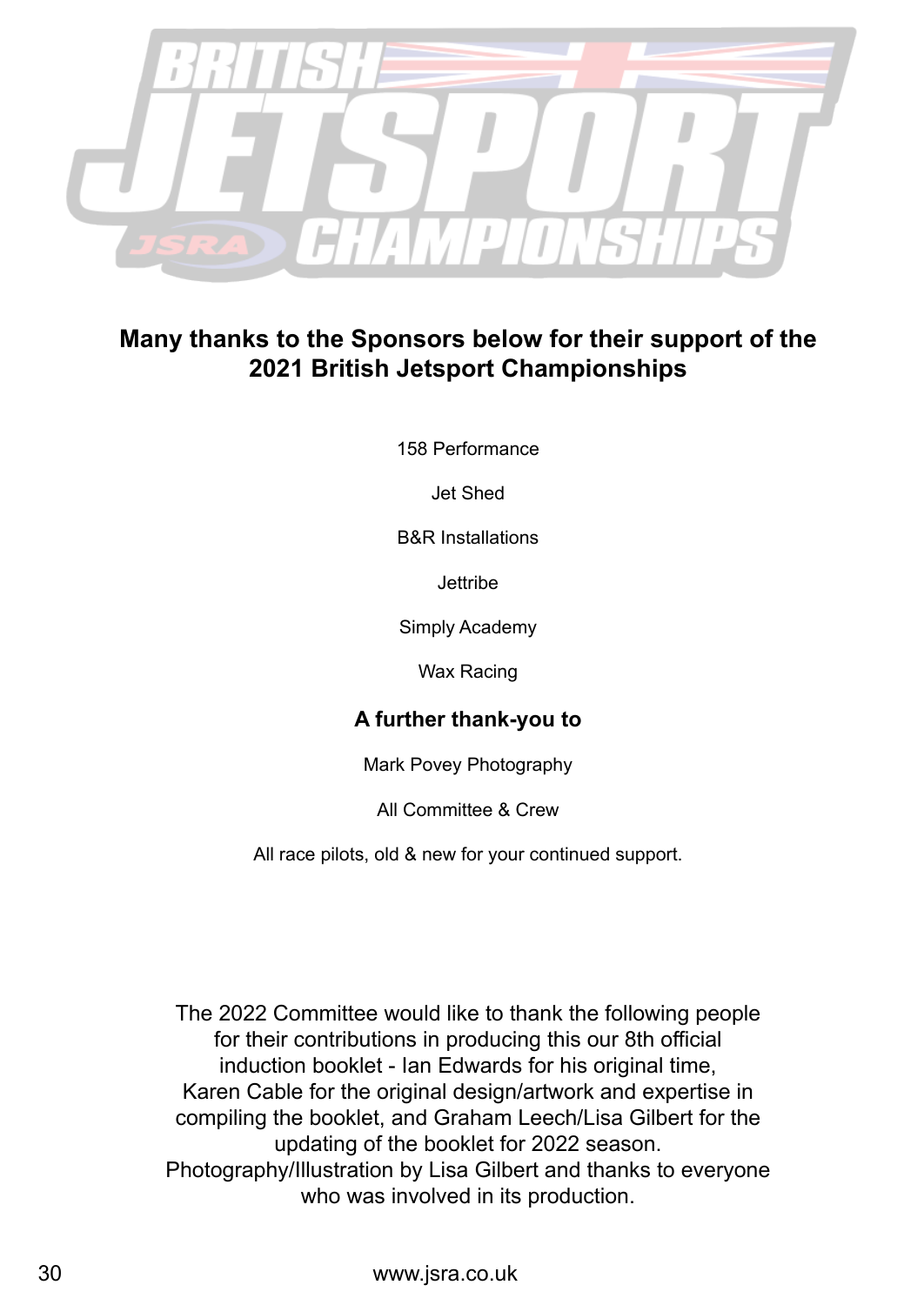Dear Rider,

You have been issued with this Race Induction booklet to read carefully and familiarise yourself with the role of the JSRA, safety aspects of racing, race etiquette, Pit area and hazards you may encounter during your racing career.

Please retain this booklet for referral and brush up on your knowledge from time to time.

If in doubt, please contact a JSRA official who will be happy to clarify and answer any questions.

All Riders and race team members (and their guests) are required to comply with the contents of this booklet whilst at a JSRA sanctioned event as a condition of the Rider being allowed to race.

Your signature for receipt of this booklet is taken as signifying that you have read, understood and are prepared to abide by the contents.

Please complete the form on the next page.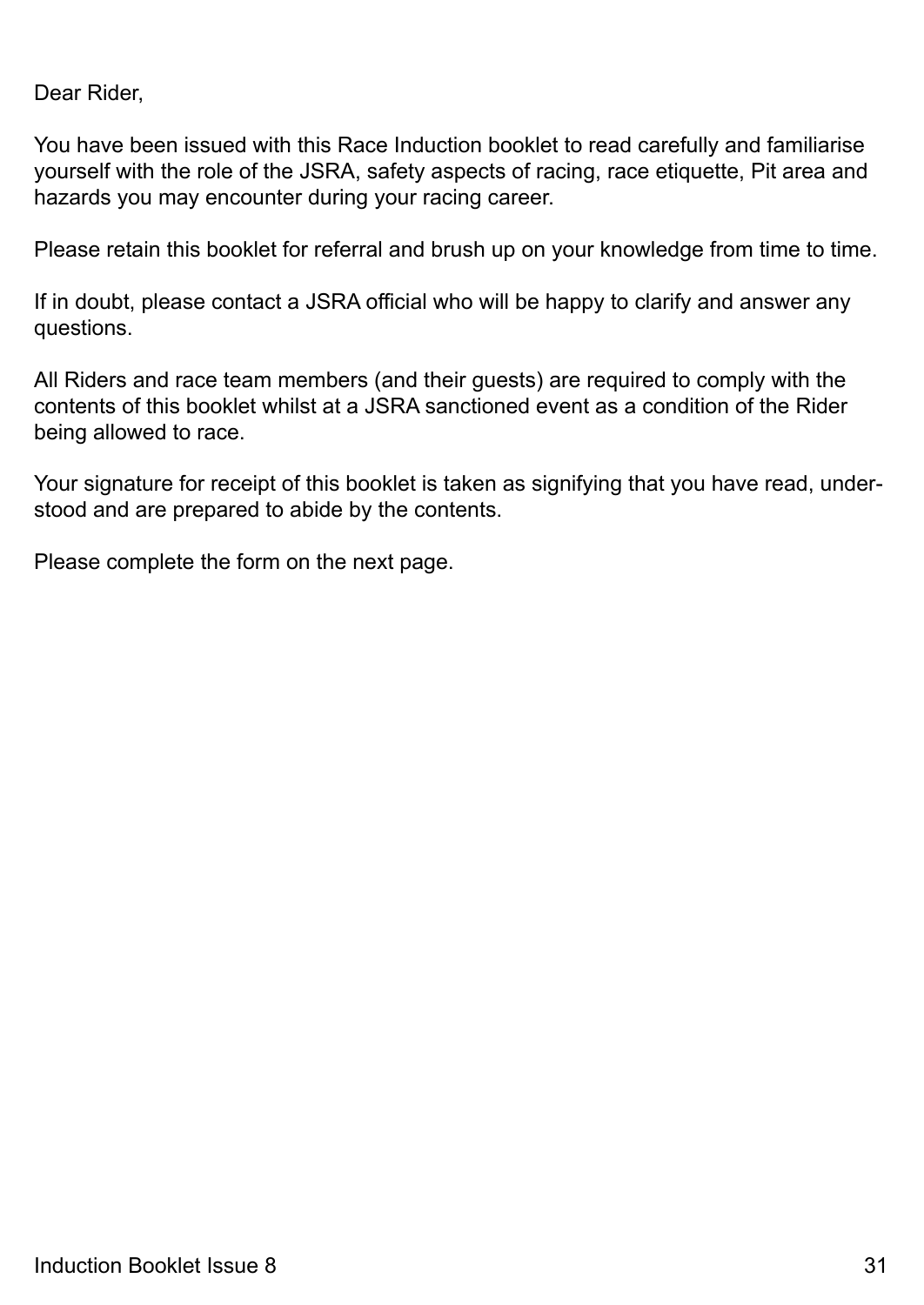

|    | To be Completed by Rider                           |                 |
|----|----------------------------------------------------|-----------------|
|    | Date:                                              |                 |
|    | Signature:                                         |                 |
|    |                                                    |                 |
|    | <b>Print Name:</b>                                 |                 |
|    |                                                    |                 |
|    | <b>Completed by Officials ONLY</b>                 |                 |
|    | Your Pass score in the Theory Test was             | $\frac{0}{0}$   |
|    | (Minimum of 85% - 17 out of 20)                    |                 |
|    | <b>Signed by JSRA Official</b>                     |                 |
|    | Date:                                              |                 |
|    | Your on water Competence check was carried out by: |                 |
|    | Signed by:                                         | (JSRA Official) |
|    | Date:                                              |                 |
|    | You were deemed competent to race by               |                 |
|    | Signed by:                                         | (JSRA Official) |
|    |                                                    |                 |
|    |                                                    |                 |
| 32 | www.jsra.co.uk                                     |                 |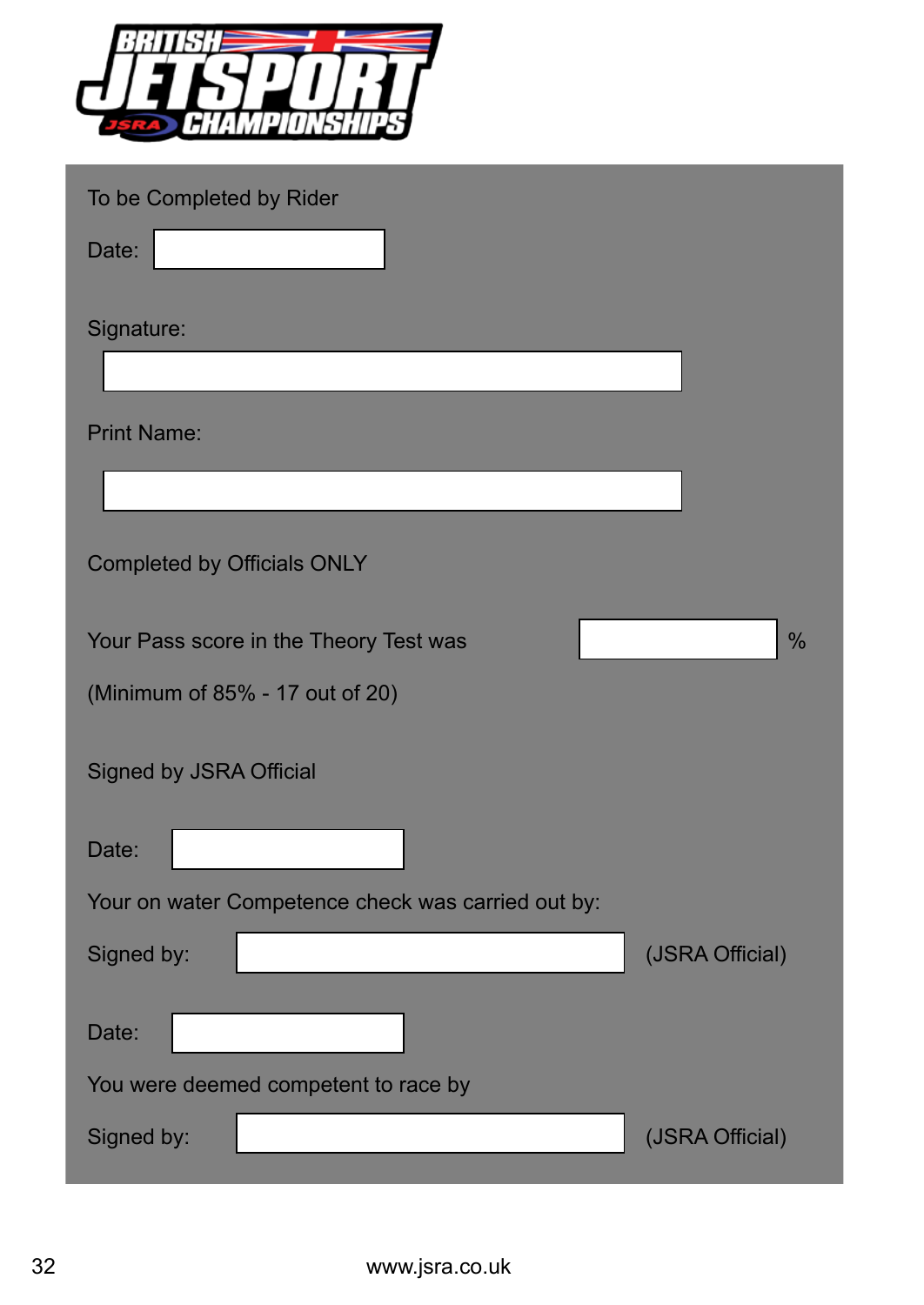# **NOTES**



# Induction Booklet Issue 8 33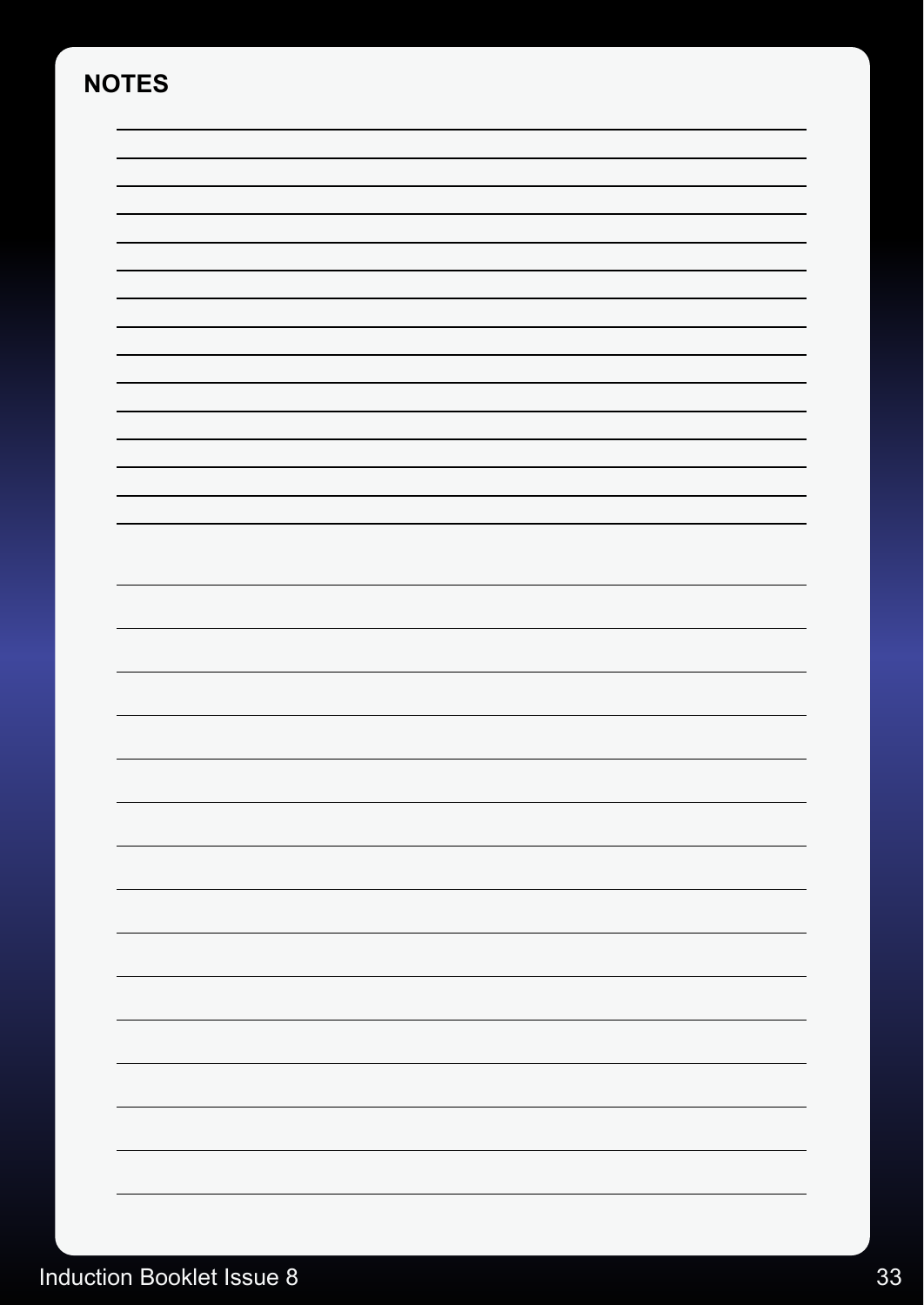# **NOTES**